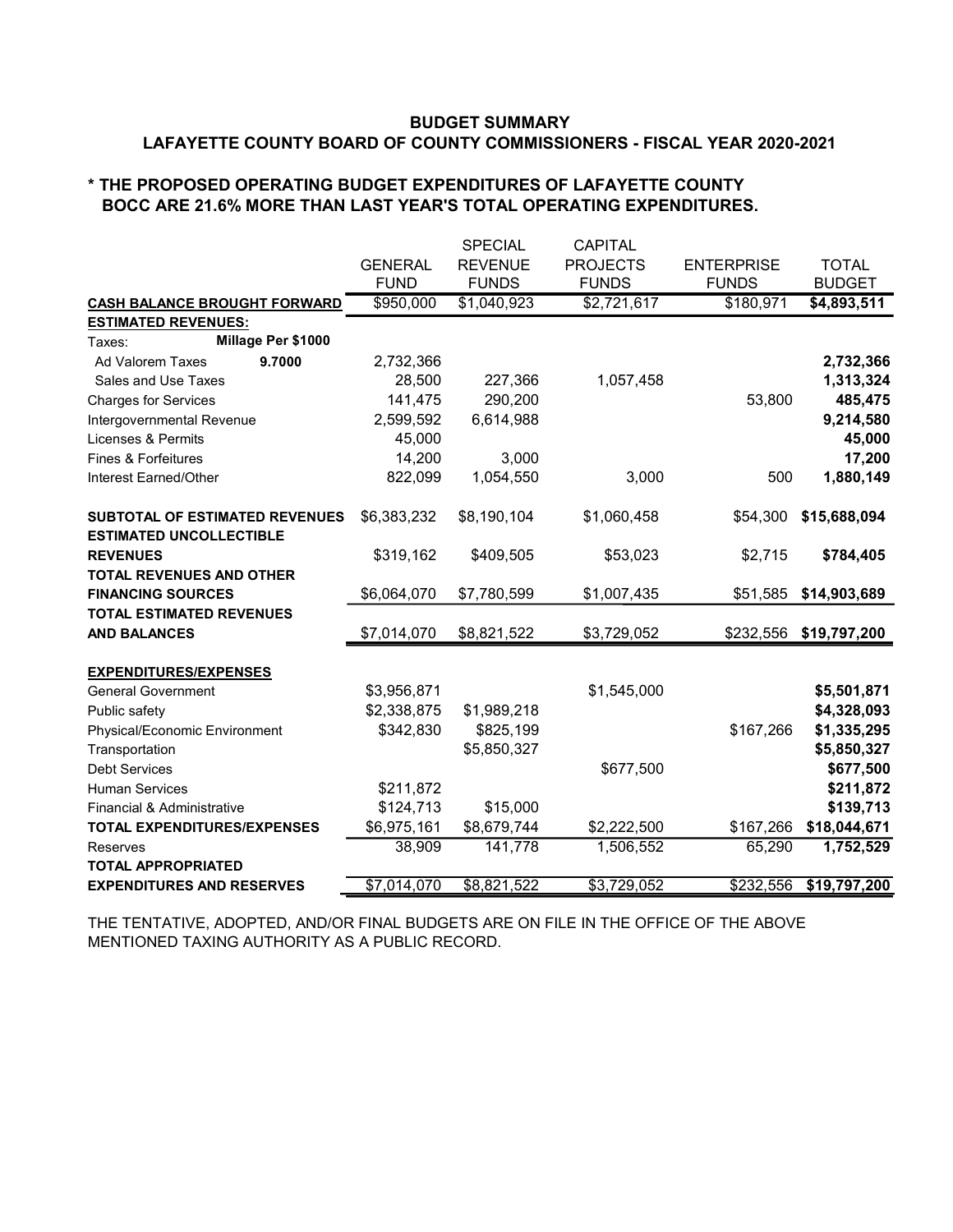General Fund 2021 Fiscal Year

#### Estimated Revenues

#### **Taxes**

| 311-000-00 | Current Ad Valorem Taxes (9.7 Mills) | \$2.732.366 |
|------------|--------------------------------------|-------------|
| 311-010-00 | Delinguent Ad Valorem Taxes          | \$10.000    |
| 315-000-00 | Communications Service Tax           | \$28.500    |

#### Licenses & Permits

| 321-000-00 | Occupational Licenses    | \$500    |
|------------|--------------------------|----------|
| 322-000-00 | Building Permits         | \$42.500 |
| 323-000-00 | Competency Board         | \$1.000  |
| 329-000-00 | Other Licenses & Permits | \$1.000  |

#### Intergovernmental Revenue

| 331-230-00 | <b>Local Mitigation Strategy</b>                | \$5,000   |
|------------|-------------------------------------------------|-----------|
| 334-201-00 | <b>Public Safety- Resource Officers</b>         | \$190,000 |
| 334-700-00 | <b>FRDAP- Recreation Complex</b>                | \$200,000 |
| 334-710-00 | <b>Boat Ramps</b>                               | \$837,477 |
| 334-720-00 | Aid to Libraries                                | \$93,022  |
| 334-900-00 | <b>Other State Grants</b>                       | \$5,000   |
| 335-120-00 | State Revenue Sharing                           | \$162,743 |
| 335-130-00 | Insurance Agents County Licenses                | \$16,000  |
| 335-140-00 | Mobile Home Licenses                            | \$3,500   |
| 335-150-00 | Alcoholic Beverage Licenses                     | \$200     |
| 335-160-00 | Pari-Mutual Distribution Replacement            | \$220,150 |
| 335-170-00 | Amendment One Offset - FCC                      | \$230,000 |
| 335-180-00 | Half Cent Sales Tax - Ordinary Distribution     | \$144,000 |
| 335-181-00 | Half Cent Sales Tax - Emergency Distribution    | \$405,000 |
| 335-182-00 | Half Cent Sales Tax - Supplemental Distribution | \$17,500  |
| 336-000-00 | Payment in Lieu of Taxes                        | \$70,000  |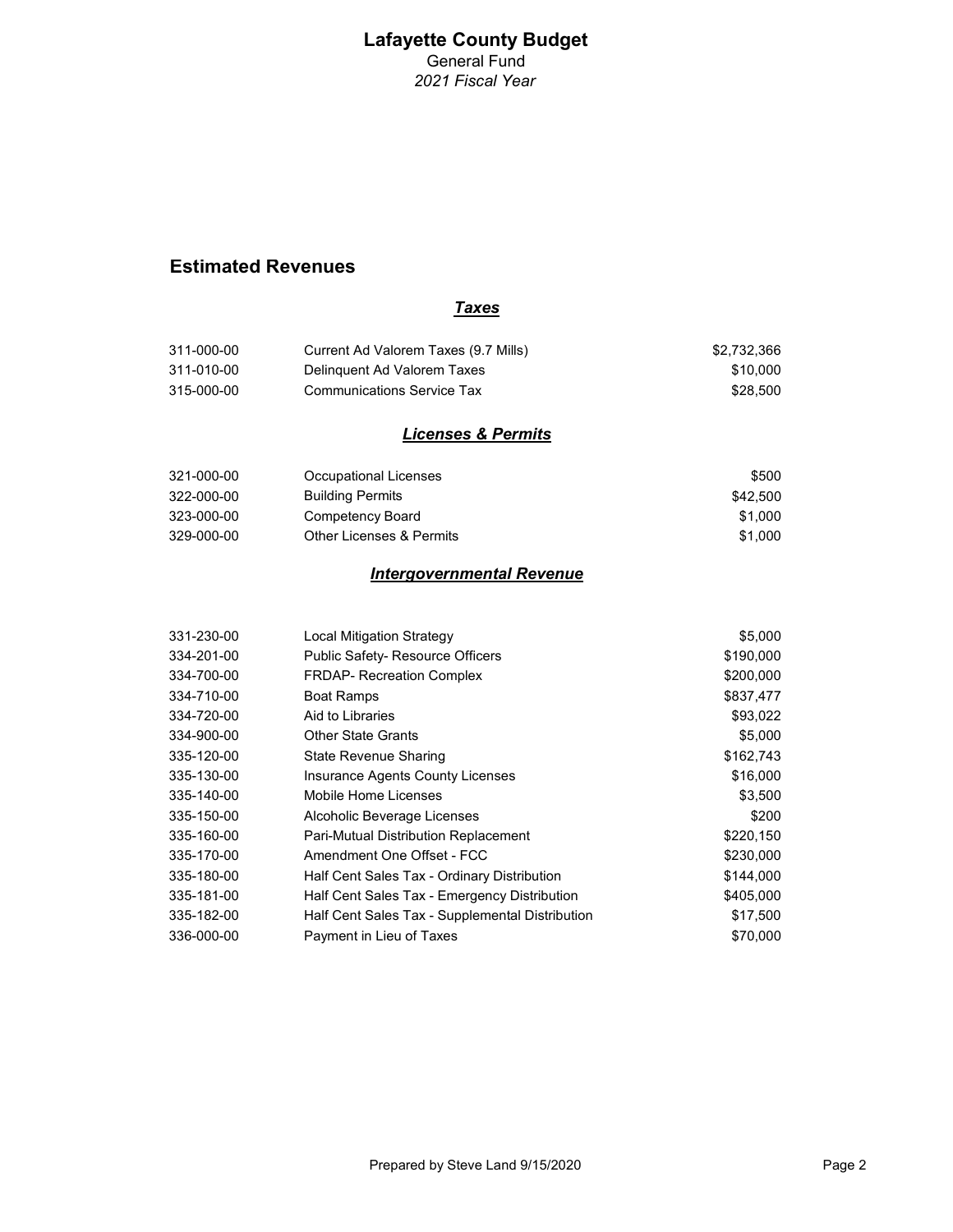#### Charges For Services

| 341-200-00 | <b>Court Related Information System</b> | \$7,500  |
|------------|-----------------------------------------|----------|
| 341-510-00 | <b>Tax Collector Fees</b>               | \$65,000 |
| 341-520-00 | <b>Sheriff Fees</b>                     | \$1,000  |
| 341-550-00 | <b>Supervisor Of Elections Fees</b>     | \$500    |
| 341-560-00 | <b>Property Appraiser Fees</b>          | \$3,000  |
| 342-100-00 | Town of Mayo - Law Enforcement          | \$32,000 |
| 342-500-00 | Town of Mayo - Building Department      | \$15,475 |
| 347-210-00 | <b>Recreation Department</b>            | \$8,000  |
| 347-500-00 | Civic Center Fees                       | \$9,000  |

#### Fines & Forfeits

| 348-130-00 | <b>Courthouse Facilities</b> | \$12.200 |
|------------|------------------------------|----------|
| 352-000-00 | Library Fines                | \$2.000  |

#### Miscellaneous Revenue

| 361-000-00 | Interest On Investments               | \$5,000   |
|------------|---------------------------------------|-----------|
| 362-000-00 | Rent - NRCS                           | \$5,925   |
| 362-030-00 | Rent - Doctors' Memorial Hospital     | \$41,296  |
| 362-040-00 | Rent - Three Rivers' Regional Library | \$12,000  |
| 363-200-00 | Impact Fee                            | \$6,000   |
| 364-000-00 | Sale of Equipment                     | \$2,500   |
| 369-000-00 | Miscellaneous                         | \$25,000  |
| 381-030-00 | Transfer from Other Funds             | \$709,378 |
| 386-000-00 | <b>Refund Prior Year Expenditures</b> | \$5,000   |
|            |                                       |           |

| <b>Subtotal of Estimated Revenues</b>   | \$6,383,232 |
|-----------------------------------------|-------------|
| Less 5% Estimated Uncollectible Revenue | \$319.162   |
| Net Budgetable Revenue                  | \$6.064.070 |

#### **Balances**

| 271-000-00 | Budgetary Fund Balance | \$950,000 |
|------------|------------------------|-----------|
|            |                        |           |

#### Total Estimated Revenues and Balances \$7,014,070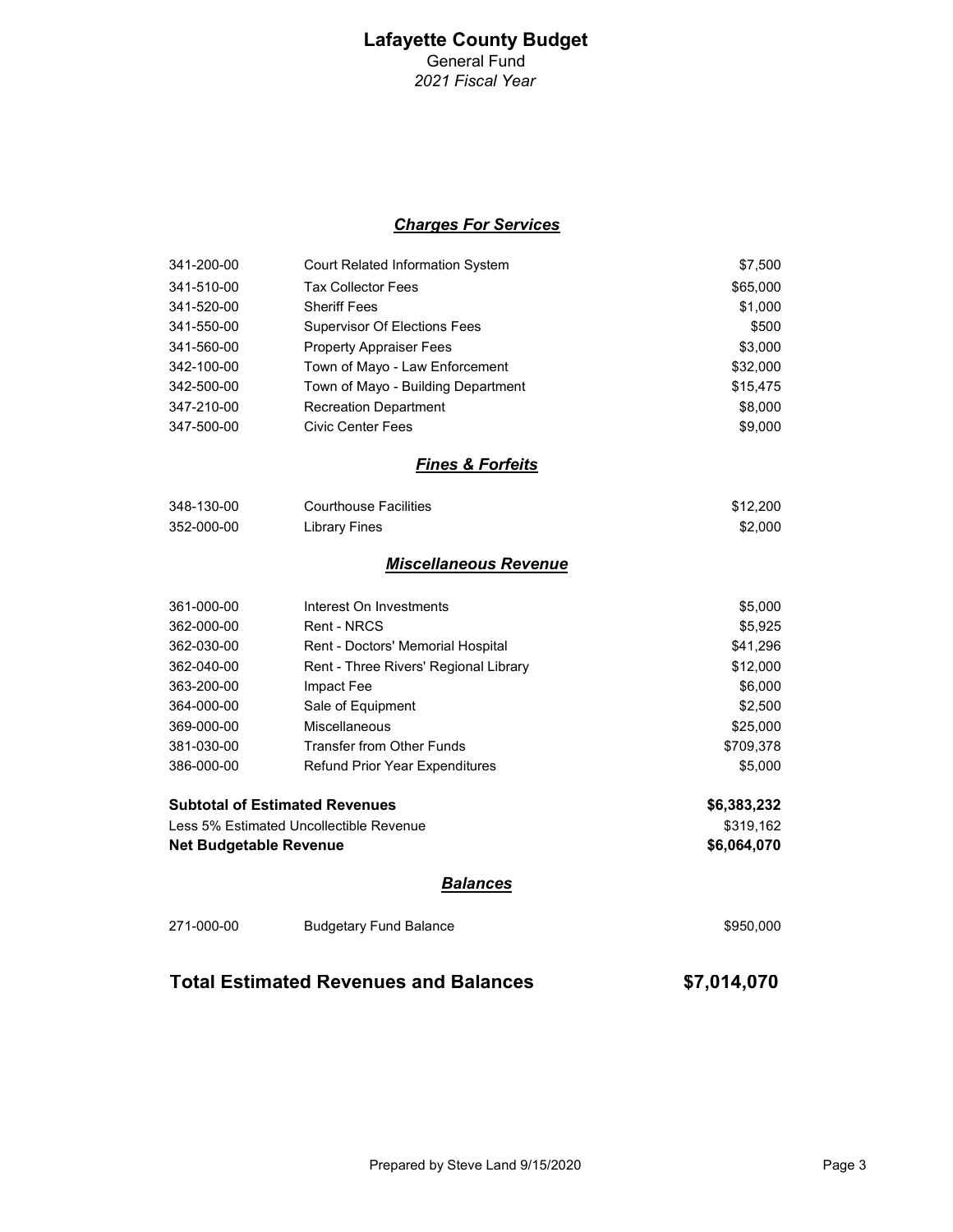# Estimated Expenditure Appropriations:

#### General Government Services

| Legislative:                          |                                     |           |
|---------------------------------------|-------------------------------------|-----------|
| 511-110-00                            | <b>Salaries</b>                     | \$134,995 |
| 511-210-00                            | F.I.C.A. Tax                        | \$10,328  |
| 511-220-00                            | Retirement                          | \$66,391  |
| 511-230-00                            | Group Insurance                     | \$57,000  |
| 511-231-00                            | Life Insurance                      | \$350     |
| 511-400-00                            | Travel                              | \$7,500   |
| 511-490-00                            | Miscellaneous                       | \$2,500   |
| 511-540-00                            | Dues & Membership                   | \$7,000   |
| <b>Executive:</b>                     |                                     |           |
| 512-400-00                            | Travel & Per Diem                   | \$1,000   |
| 512-420-00                            | Postage                             | \$3,000   |
| 512-490-00                            | Miscellaneous                       | \$1,500   |
| 512-492-00                            | <b>Advertising- Tax Certificate</b> | \$8,000   |
| 512-520-00                            | <b>Operating Supplies</b>           | \$1,500   |
| <b>Financial &amp; Administrative</b> |                                     |           |
| 513-120-00                            | Salary                              | \$25,000  |
| 513-210-00                            | <b>FICA</b>                         | \$1,913   |
| 513-220-00                            | Retirement                          | \$2,500   |
| 513-310-00                            | <b>Professional Services</b>        | \$5,000   |
| 513-320-00                            | Audit                               | \$34,000  |
| 513-410-00                            | Communications                      | \$27,000  |
| 513-420-00                            | Postage                             | \$6,000   |
| 513-460-00                            | Maintenance                         | \$2,000   |
| 513-470-00                            | Printing                            | \$2,800   |
| 513-490-00                            | Advertising                         | \$12,000  |
| 513-510-00                            | <b>Office Supplies</b>              | \$2,000   |
| 513-520-00                            | <b>Operating Supplies</b>           | \$2,000   |
| 513-640-00                            | Equipment                           | \$2,500   |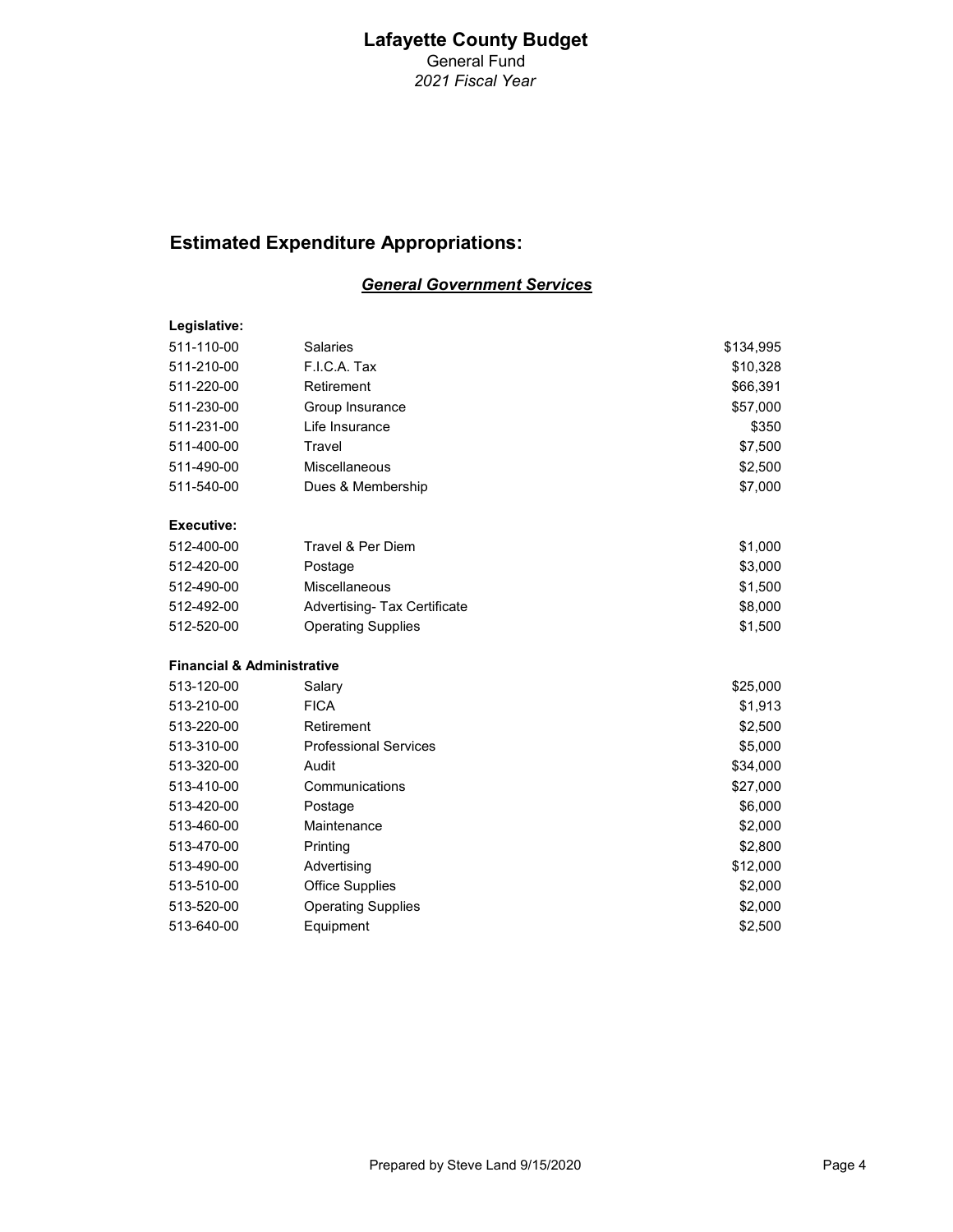#### Legal Counsel

| 514-120-00                     | Salary                               | \$29,543 |
|--------------------------------|--------------------------------------|----------|
| 514-210-00                     | <b>FICA</b>                          | \$2,260  |
| 514-220-00                     | Retirement                           | \$2,954  |
| 514-230-00                     | Health Insurance                     | \$11,400 |
| 514-311-00                     | <b>Professional Services</b>         | \$25,000 |
| 514-400-00                     | Travel                               | \$1,000  |
| <b>Comprehensive Planning:</b> |                                      |          |
| 515-310-00                     | <b>Professional Services</b>         | \$13,000 |
| 515-490-00                     | Advertising                          | \$4,128  |
| 515-810-00                     | AIDS To Government Agencies - NCFRPC | \$1.000  |

#### Other General Government services:

| 518-120-00 | Salary                                | \$15,000  |
|------------|---------------------------------------|-----------|
| 518-310-00 | <b>Professional Services</b>          | \$2,000   |
| 519-120-00 | Salary                                | \$75,480  |
| 519-210-00 | <b>FICA</b>                           | \$5,775   |
| 519-220-00 | Retirement                            | \$7,548   |
| 519-230-00 | Group Insurance                       | \$467,400 |
| 519-231-00 | Life Insurance                        | \$2,500   |
| 519-240-00 | <b>Worker's Compensation Premiums</b> | \$49,404  |
| 519-250-00 | Unemployment                          | \$10,000  |
| 519-400-00 | Travel                                | \$1,000   |
| 519-410-00 | Communications                        | \$1,000   |
| 519-430-00 | <b>Utilities</b>                      | \$30,000  |
| 519-440-00 | Rental                                | \$1,200   |
| 519-450-00 | Liability Insurance                   | \$34,772  |
| 519-451-00 | <b>Auto/Property Insurance</b>        | \$1,050   |
| 519-460-00 | Maintenance                           | \$30,000  |
| 519-490-00 | Miscellaneous                         | \$35,000  |
| 519-510-00 | <b>Office Supplies</b>                | \$1,000   |
| 519-520-00 | <b>Operating Supplies</b>             | \$6,000   |
| 519-521-00 | Fuel & Oil                            | \$1,875   |
| 519-640-00 | Equipment                             | \$12,000  |
| 519-810-00 | <b>NCFRPC</b>                         | \$2,000   |
|            |                                       |           |

#### Total General Government Services **\$1,308,066** \$1,308,066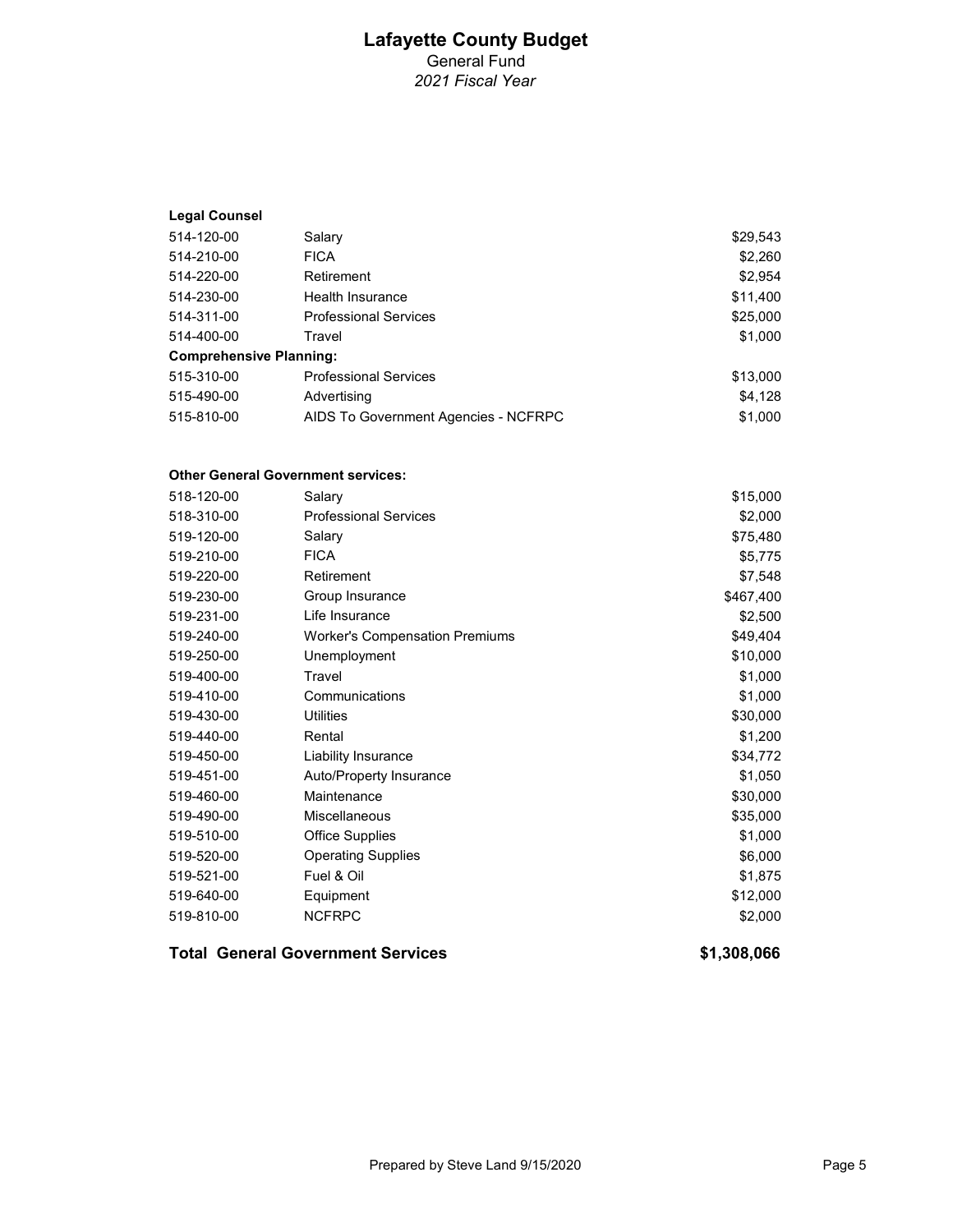General Fund 2021 Fiscal Year

#### **Public Safety**

| <b>Fire Control:</b>           |                                  |                    |
|--------------------------------|----------------------------------|--------------------|
| 522-400-00                     | Training                         | \$4,000            |
| 522-410-00                     | Communications                   | \$500              |
| 522-430-00                     | Utilities                        | \$5,000            |
| 522-450-00                     | Auto Insurance                   | \$4,230            |
| 522-460-00                     | Maintenance                      | \$3,000            |
| 522-461-00                     | Auto Maintenance                 | \$5,000            |
| 522-490-00                     | Miscellaneous                    | \$1,000            |
| 522-520-00                     | <b>Operating Supplies</b>        | \$5,000            |
| 522-521-00                     | Fuel & Oil                       | \$6,700            |
| 522-640-00                     | Equipment                        | \$1,000            |
| 522-810-00                     | AIDS To Government Agencies      | \$32,217           |
| <b>Detention/Correction:</b>   |                                  |                    |
| 523-120-00                     | Salary                           | \$5,000            |
| 523-430-00                     | Utilities for Sheriff's Office   | \$4,000            |
| 523-450-00                     | Property Insurance               | \$6,500            |
| 523-460-00                     | Maintenance for Detention Center | \$12,000           |
| 523-491-00                     | Inmate Care                      | \$40,000           |
| 523-492-00                     | Juvenile Facilities              | \$5,000            |
| 523-493-00                     | <b>Female Facilities</b>         | \$15,000           |
| 523-520-00                     | <b>Operating Supplies</b>        | \$2,000            |
| 523-640-00                     | Equipment                        | \$5,000            |
| <b>Protective Inspections:</b> |                                  |                    |
| 524-120-00                     | Salary                           | \$61,555           |
| 524-210-00                     | F. I. C. A. Tax                  | \$4,709            |
| 524-220-00                     | Retirement                       | \$13,288           |
| 524-230-00                     | <b>Health Insurance</b>          | \$19,950           |
| 524-231-00                     | Life Insurance                   | \$200              |
| 524-240-00                     | Workmans' Compensation           | \$700              |
| 524-400-00                     | Travel                           | \$1,000            |
| 524-410-00                     | Communications                   | \$1,000            |
| 524-420-00                     | Postage                          | \$200              |
| 524-440-00                     | Rental                           | \$1,500            |
| 524-450-00                     | Auto Insurance                   | \$155              |
| 524-490-00                     | Advertising & Miscellaneous      | \$2,000            |
| 524-520-00                     | Supplies                         | \$3,000            |
| 524-521-00                     | Fuel & Oil                       | \$2,000            |
| 524-540-00                     |                                  |                    |
|                                | Radon Surcharge                  | \$1,000            |
| 524-550-00                     | Dues & Memberships               | \$500              |
| 524-640-00                     | Equipment                        | \$2,000            |
| <b>Medical Examiner:</b>       |                                  |                    |
| 527-310-00                     | <b>Professional Services</b>     | \$25,000           |
| 527-420-00<br>527-490-00       | Transportation<br>Miscellaneous  | \$4,000<br>\$2,500 |

Total Public Safety **\$308,404**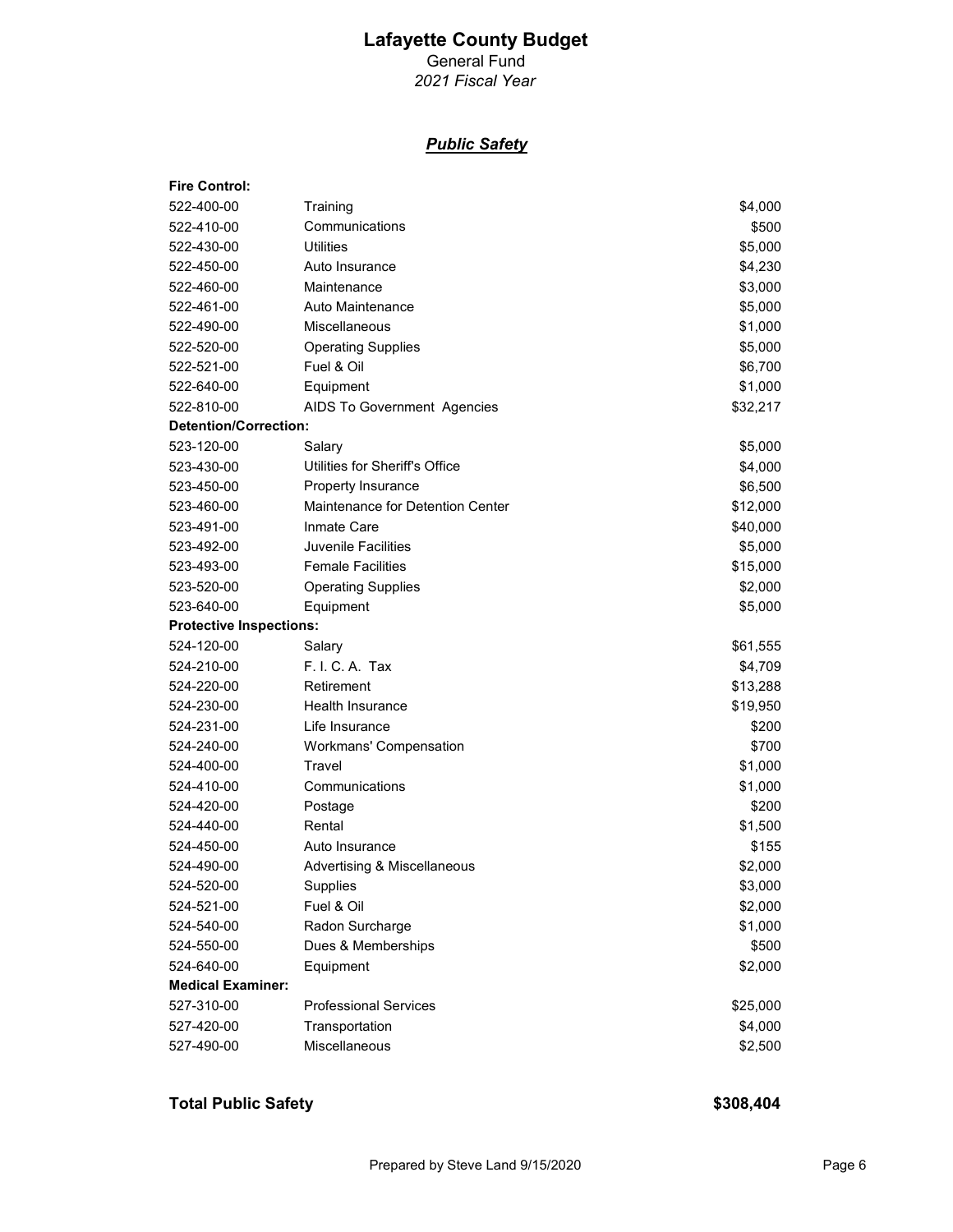#### **Physical Environment**

| <b>Garbage/Solid Waste Disposal:</b>     |                                         |          |
|------------------------------------------|-----------------------------------------|----------|
| 534-810-00                               | AIDS To Government Agencies - NCFRPC    | \$1,409  |
| Soil & Water Conservation:               |                                         |          |
| 536-120-00                               | Salary                                  | \$56,955 |
| 536-210-00                               | <b>FICA</b>                             | \$4,357  |
| 536-220-00                               | Retirement                              | \$5,696  |
| 536-230-00                               | <b>Health Insurance</b>                 | \$11,400 |
| 536-240-00                               | <b>Workers' Compensation</b>            | \$500    |
| 536-410-00                               | Communications                          | \$2,000  |
| 536-522-00                               | Vehicle Expense                         | \$3,800  |
| <b>Conservation/Resource Management:</b> |                                         |          |
| 537-120-00                               | <b>Salaries</b>                         | \$81,789 |
| 537-210-00                               | F. I. C. A. Tax                         | \$6,257  |
| 537-220-00                               | Retirement                              | \$8,179  |
| 537-230-00                               | Group Insurance                         | \$11,400 |
| 537-231-00                               | Life Insurance                          | \$238    |
| 537-400-00                               | Travel & Per Diem (In County)           | \$4,500  |
| 537-401-00                               | Travel & Per Diem (Out of County)       | \$4,500  |
| 537-410-00                               | Communications                          | \$5,500  |
| 537-430-00                               | Utilities                               | \$5,500  |
| 537-440-00                               | Rental                                  | \$2,500  |
| 537-460-00                               | Maintenance                             | \$3,000  |
| 537-520-00                               | <b>Operating Supplies</b>               | \$5,000  |
| 538-120-00                               | Salaries                                | \$4,500  |
| 538-460-00                               | Maintenance                             | \$1,000  |
| 538-490-00                               | <b>County Timber Maintenance</b>        | \$75,000 |
| 538-520-00                               | <b>Operating Supplies</b>               | \$1,000  |
| 538-630-00                               | <b>Flood Mitigation Projects</b>        | \$5,000  |
| 538-810-00                               | AIDS To Government Agencies - LS & WD   | \$3,000  |
| 538-811-00                               | AIDS To Government Agencies - Dept. AG. | \$1,400  |
| 538-812-00                               | <b>R.C.&amp;D</b>                       | \$1,250  |
| 538-831-00                               | Other Aid (4-H)                         | \$7,000  |
| 538-832-00                               | Other Aid (Youth Show)                  | \$1,500  |

#### Total Physical Environment **\$325,130**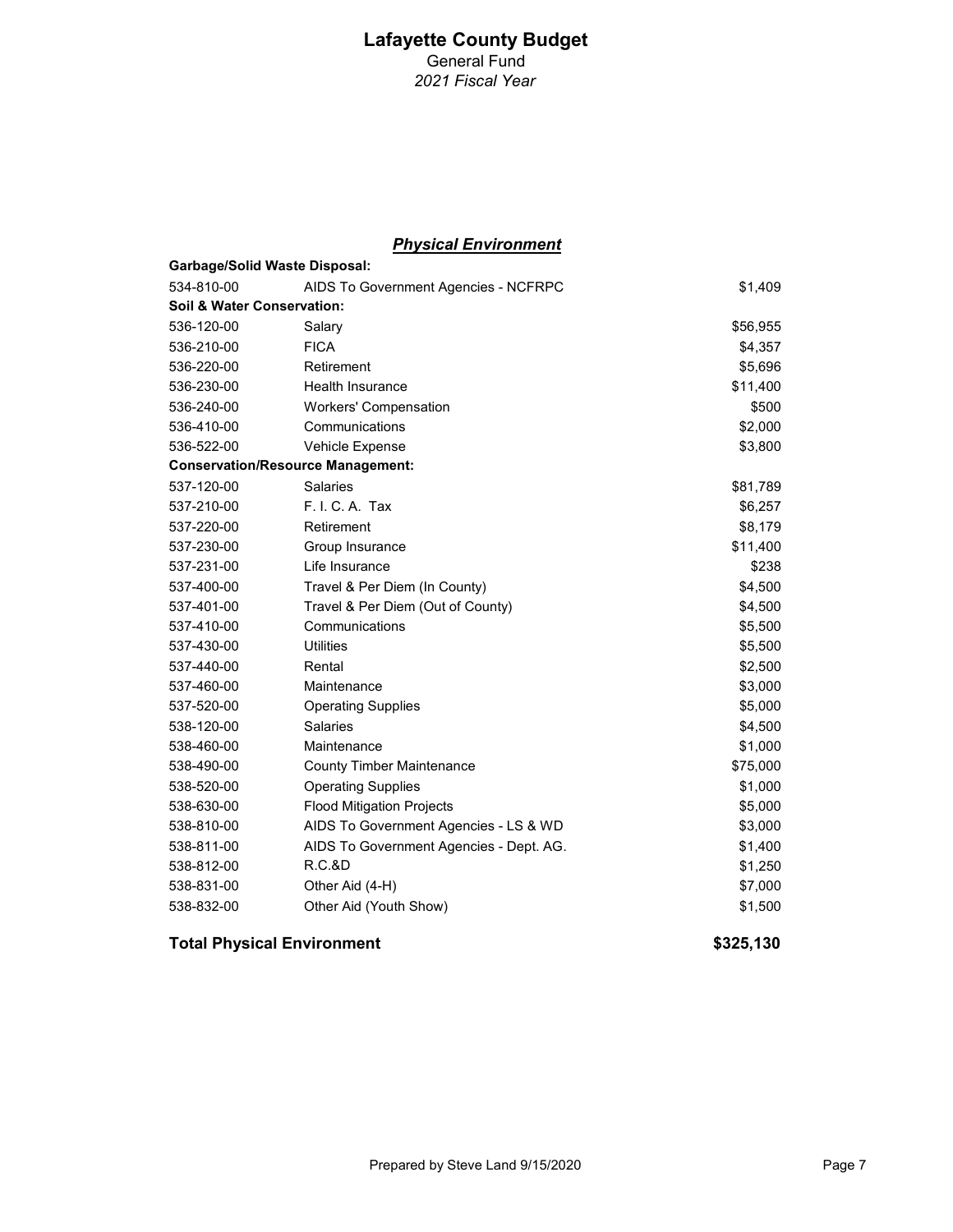#### Lafayette County Budget General Fund

2021 Fiscal Year

#### Economic Environment

| <b>Industry Development:</b> |                                 |         |
|------------------------------|---------------------------------|---------|
| 552-310-00                   | <b>Professional Services</b>    | \$2,000 |
| 552-430-00                   | Utilities                       | \$1,200 |
| 552-830-00                   | Other AID - Chamber Of Commerce | \$2,500 |
| <b>Veteran's Services:</b>   |                                 |         |
| 553-120-00                   | Salary                          | \$9,500 |
| 553-400-00                   | Travel & Per Diem               | \$1,000 |
| 553-410-00                   | Communications                  | \$500   |
| 553-520-00                   | Operating supplies              | \$500   |
| 553-540-00                   | Dues & Memberships              | \$500   |
|                              |                                 |         |

#### Total Economic Environment **\$17,700**

#### **Human Services**

| Health:                     |                                        |           |
|-----------------------------|----------------------------------------|-----------|
| 562-460-00                  | Maintenance                            | \$7,000   |
| 562-810-00                  | AIDS To Government Agencies - HRS      | \$25,000  |
| 562-812-00                  | Other AID - Indigent                   | \$29,164  |
| 562-813-00                  | <b>Health Planning Council</b>         | \$620     |
| <b>Mental Health:</b>       |                                        |           |
| 563-830-00                  | Meridian Healthcare Inc.               | \$17,834  |
| Welfare:                    |                                        |           |
| 564-810-00                  | AIDS To Government Agencies - Medicaid | \$116,926 |
| 564-820-00                  | AIDS To Private Organizations - SREC   | \$7,328   |
| 564-830-00                  | AIDS To Private Organizations - SVCCCC | \$5,000   |
| <b>Retardation:</b>         |                                        |           |
| 565-830-00                  | Other AIDS - The Arc of North Florida  | \$3,000   |
| <b>Total Human Services</b> |                                        | \$211.872 |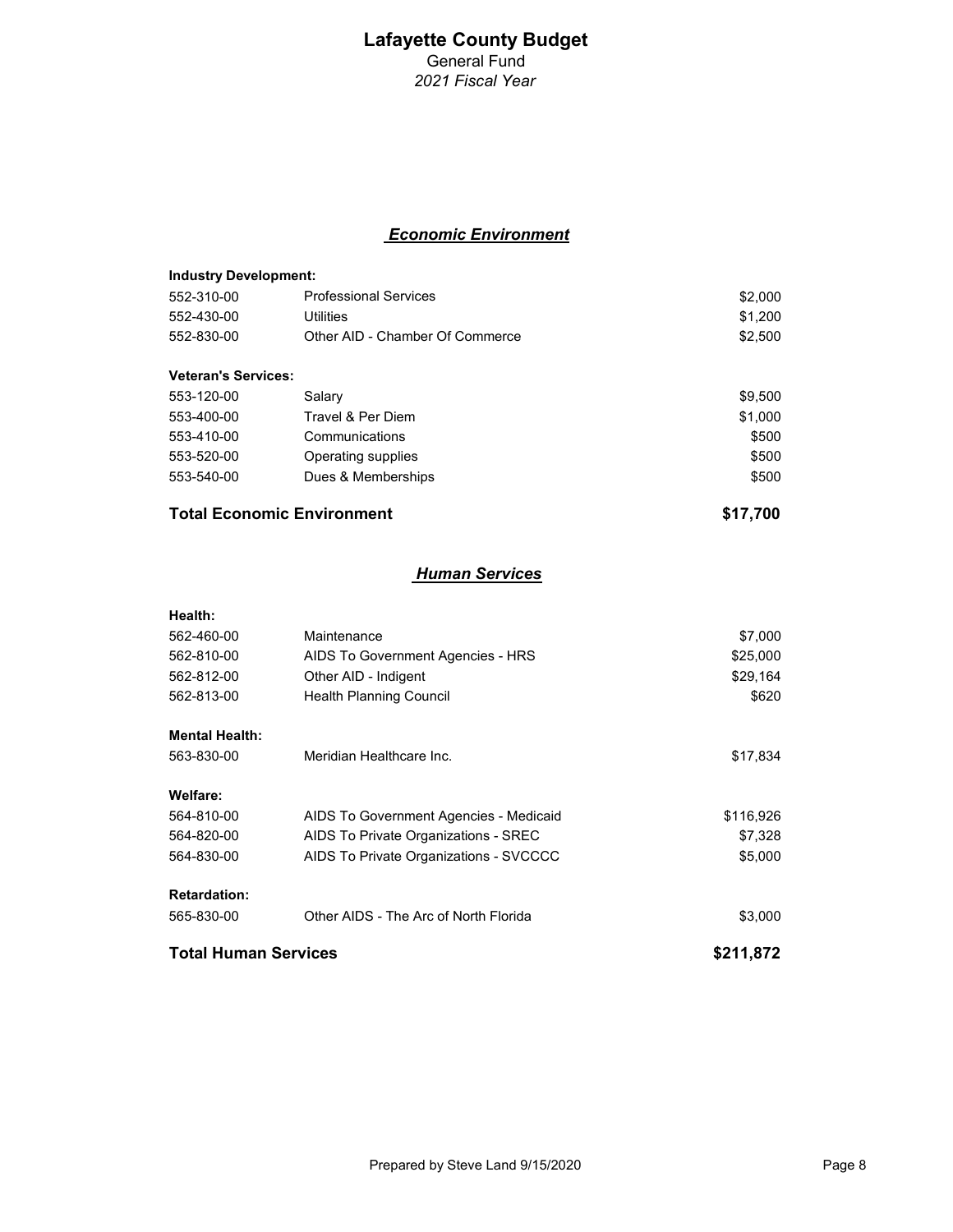General Fund 2021 Fiscal Year

#### Culture/Recreation

| Library:           |                                        |           |
|--------------------|----------------------------------------|-----------|
| 570-120-00         | Library Administrative Salary          | \$4,543   |
| 570-210-00         | Library Administrative FICA            | \$348     |
| 570-220-00         | Library Administrative Retirement      | \$454     |
| 570-240-00         | <b>Workman's Compensation</b>          | \$434     |
| 570-320-00         | Audit                                  | \$2,500   |
| 570-450-00         | Property & Liability Insurance         | \$2,770   |
| 571-120-00         | Salaries                               | \$79,283  |
| 571-210-00         | F. I. C. A. Tax                        | \$6,066   |
| 571-220-00         | Retirement                             | \$7,929   |
| 571-230-00         | Group Insurance                        | \$22,800  |
| 571-231-00         | Life insurance                         | \$350     |
| 571-310-00         | Summer Program                         | \$2,000   |
| 571-400-00         | Travel & Per Diem                      | \$500     |
| 571-410-00         | Communications                         | \$2,800   |
| 571-420-00         | Postage                                | \$500     |
| 571-430-00         | <b>Utilities</b>                       | \$11,000  |
| 571-440-00         | Rental                                 | \$1,500   |
| 571-460-00         | Maintenance                            | \$4,000   |
| 571-520-00         | <b>Operating Supplies</b>              | \$2,400   |
| 571-540-00         | Books, Publications & Subscriptions    | \$22,000  |
| 571-640-00         | Equipment                              | \$2,000   |
|                    |                                        |           |
| <b>Recreation:</b> |                                        |           |
| 572-310-00         | Community Center Caretaker's Contract  | \$9,000   |
| 572-430-00         | Utilities                              | \$7,000   |
| 572-450-00         | Property Insurance                     | \$6,224   |
| 572-460-00         | Maintenance                            | \$5,000   |
| 572-490-00         | <b>Miscellaneous</b>                   | \$1,750   |
| 572-520-00         | <b>Operating Supplies</b>              | \$3,000   |
| 572-640-00         | Equipment                              | \$2,000   |
| 572-650-00         | Sales Tax                              | \$700     |
| 575-120-00         | Salary                                 | \$5,200   |
| 575-210-00         | <b>FICA</b>                            | \$398     |
| 575-430-00         | <b>Utilities</b>                       | \$9,000   |
| 575-450-00         | Property Insurance                     | \$1,330   |
| 575-460-00         | Maintenance                            | \$5,000   |
| 575-490-00         | League Expenditures                    | \$15,000  |
| 575-520-00         | <b>Operating Supplies</b>              | \$2,000   |
| 575-630-00         | <b>Recreation Complex Construction</b> | \$200,000 |
| 575-640-00         | Equipment                              | \$5,000   |
| 576-810-00         | Maintenance - Boat Ramps               | \$837,477 |
|                    |                                        |           |

#### Total Culture/Recreation  $$1,291,256$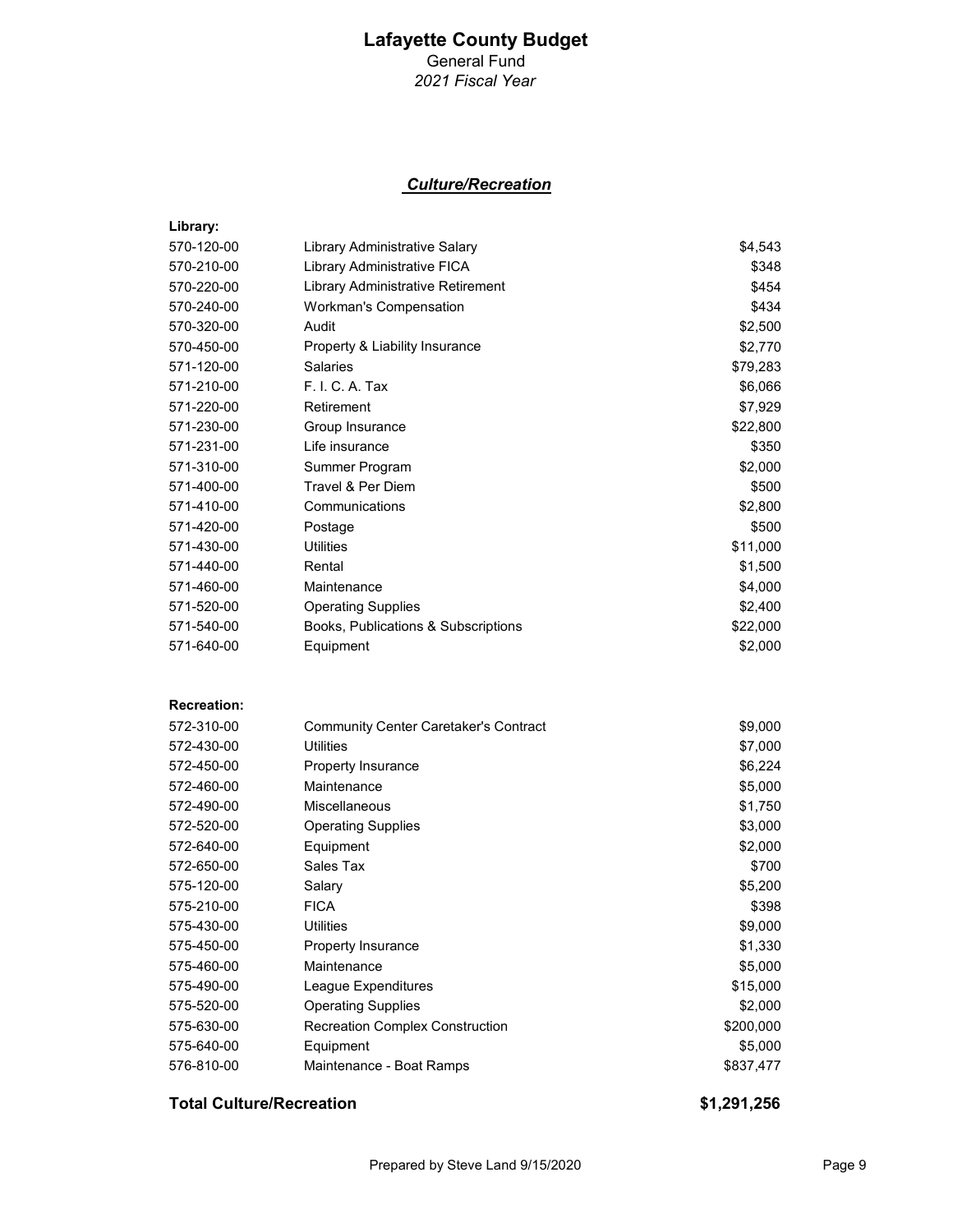### General Fund

2021 Fiscal Year

#### **Other Uses**

|                         | <b>Transfer to Constitutional Officers:</b> |             |
|-------------------------|---------------------------------------------|-------------|
| 581-911-00              | <b>Clerk Circuit Court</b>                  | \$232,063   |
| 581-912-00              | Sheriff - Law Enforcement                   | \$911,776   |
| 581-913-00              | <b>Sheriff - Detention/Correction</b>       | \$790,584   |
| 581-914-00              | <b>Property Appraiser</b>                   | \$304,940   |
| 581-915-00              | <b>Tax Collector</b>                        | \$334,064   |
| 581-916-00              | <b>Supervisor Of Elections</b>              | \$266,105   |
| 581-918-00              | Sheriff - Impact Fee                        | \$6,000     |
| 581-919-00              | Sheriff - Emergency 911 Dispatchers         | \$322,111   |
| 581-921-00              | Sheriff - Emergency Management Match        | \$33,962    |
| 581-922-00              | <b>Sheriff- School Resource Officers</b>    | \$190,000   |
| <b>Total Other Uses</b> |                                             | \$3,391,605 |

#### Court Related Expenditures

| 713-310-00 | <b>Professional Services</b>     | \$10,000 |
|------------|----------------------------------|----------|
| 712-640-00 | Equipment                        | \$12,500 |
| 712-530-00 | Law Library                      | \$1,000  |
| 712-520-00 | <b>Operating Supplies</b>        | \$2,000  |
| 712-510-00 | <b>Office Supplies</b>           | \$1,500  |
| 712-490-00 | Misc Administrative              | \$1,000  |
| 712-460-00 | Maintenance                      | \$2,000  |
| 712-440-00 | Rental                           | \$500    |
| 712-420-00 | Postage                          | \$150    |
| 712-410-00 | Communications                   | \$2,500  |
| 711-460-00 | Maintenance                      | \$10,000 |
| 711-340-00 | <b>Bailiff</b>                   | \$2,000  |
| 694-520-00 | <b>Operating Supplies</b>        | \$1,000  |
| 685-310-00 | Guardian Ad Litem                | \$8,368  |
| 676-310-00 | <b>Clinical Evaluations</b>      | \$2,500  |
| 617-310-00 | Court Interpreters               | \$1,500  |
| 605-400-00 | Travel & Per Diem                | \$200    |
| 605-210-00 | <b>FICA</b>                      | \$360    |
| 605-120-00 | Salary                           | \$4,500  |
| 603-310-00 | <b>Public Defender</b>           | \$6,996  |
| 602-310-00 | State Attorney                   | \$28,266 |
| 601-300-00 | <b>Court Administration</b>      | \$21,613 |
| 600-310-00 | <b>Regional Counsel Conflict</b> | \$675    |
|            |                                  |          |

Total Court Related Expenditures **\$121,128**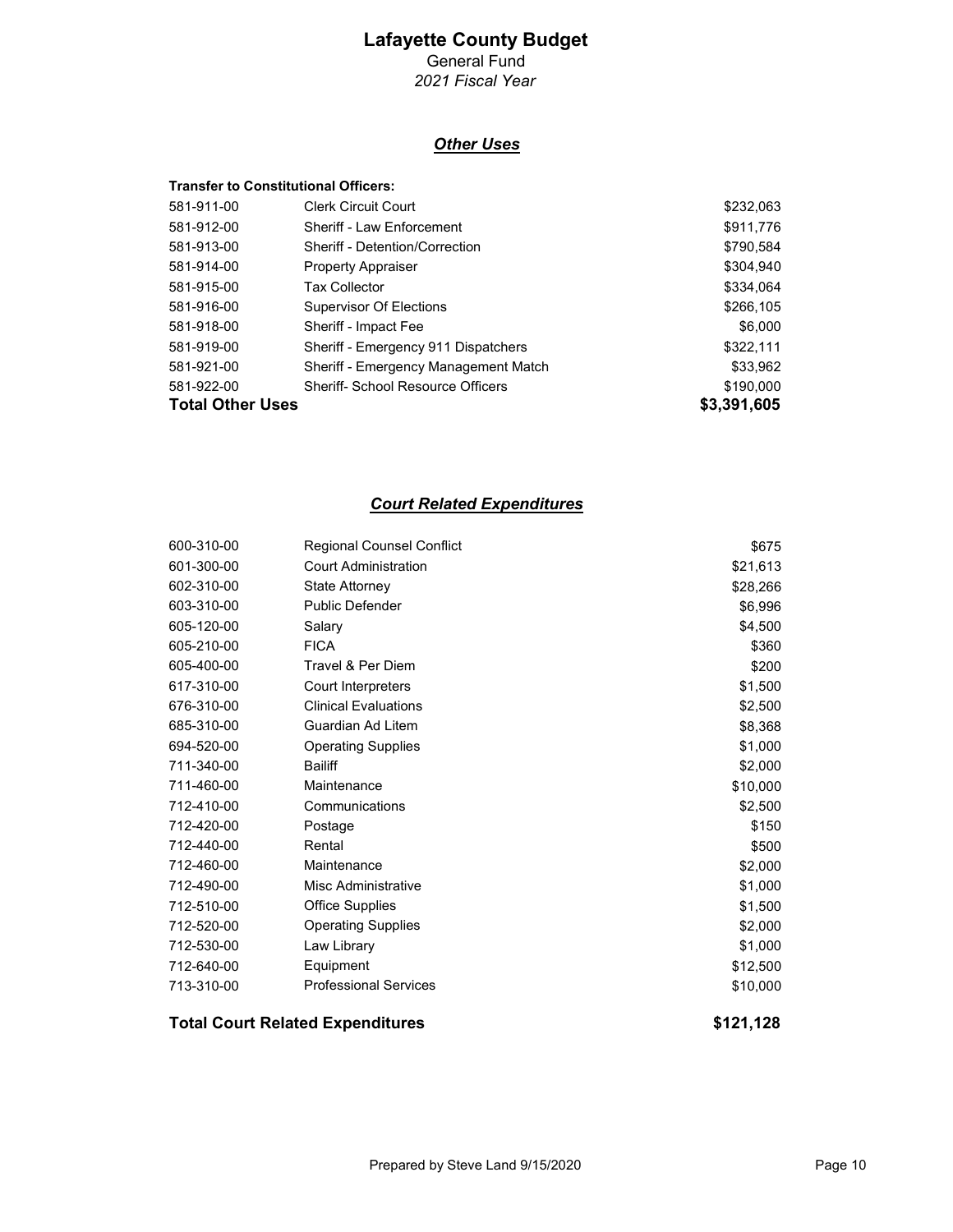#### Total Estimated Expenditure & Non Expenditure Appropriations \$6,975,161

#### Reserve Appropriations

| 247-010-00 | Reserve For Contingencies      | \$33.909 |
|------------|--------------------------------|----------|
| 247-020-00 | Reserve For Cash Carry Forward | \$5.000  |

| <b>Total Estimated Expenditure,</b>        |             |
|--------------------------------------------|-------------|
| Non-Expenditure and Reserve Appropriations | \$7,014,070 |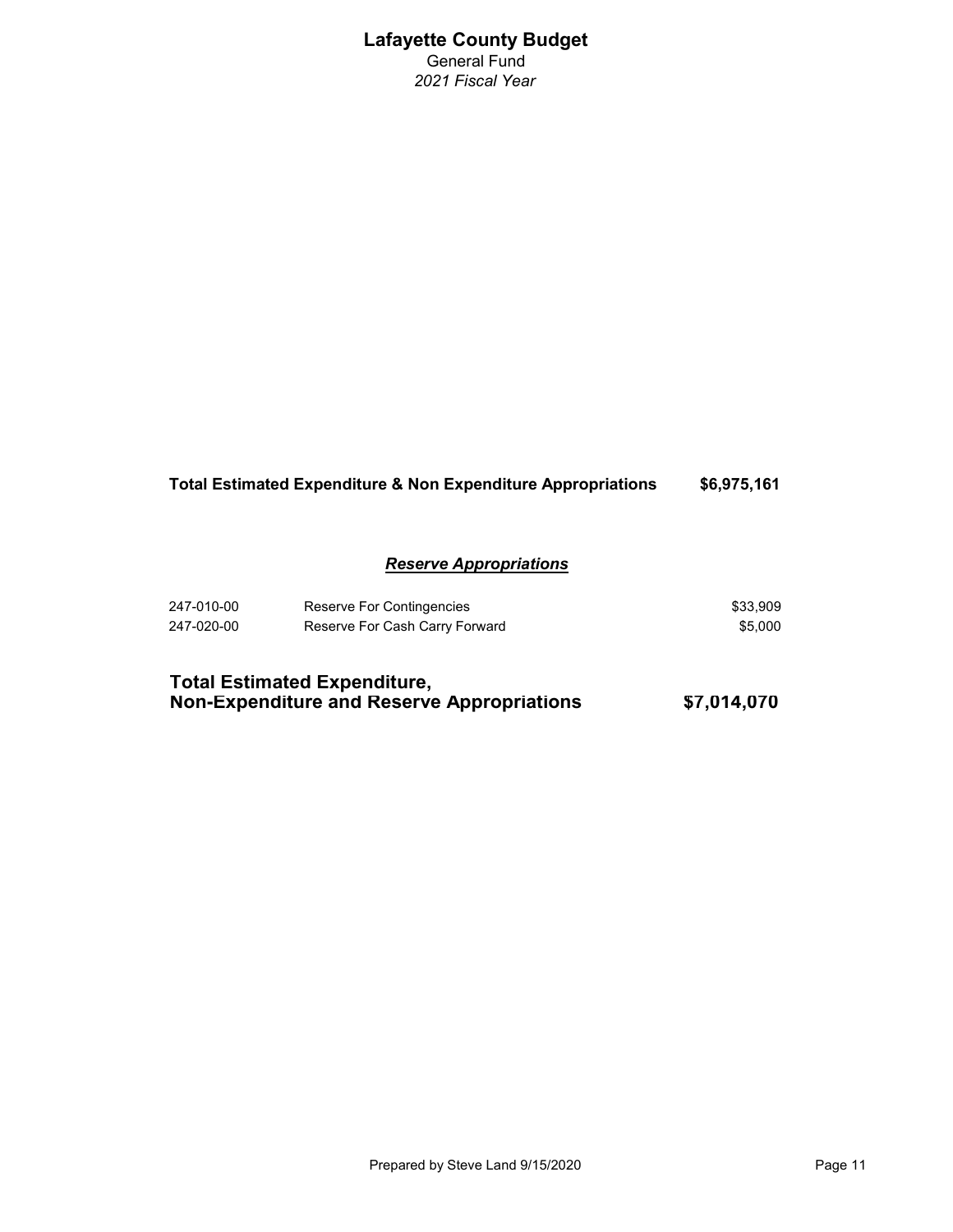Road and Bridge Fund 2021 Fiscal Year

## Estimated Revenues and Balances

|            | <u>Taxes</u>                                 |             |
|------------|----------------------------------------------|-------------|
| 312-300-01 | Ninth Cent Gas Tax                           | \$12,483    |
| 312-400-01 | Local Option Gas Tax (6 cents)               | \$191,883   |
|            | <b>Intergovernmental Revenue</b>             |             |
| 334-400-01 | <b>SCRAP &amp; SCOP Money</b>                | \$4,595,487 |
| 335-400-01 | Motor Fuel Tax Rebate                        | \$1,000     |
| 335-410-01 | County Gas Tax                               | \$236,459   |
| 335-420-01 | Constitutional Gas Tax (20%)                 | \$107,358   |
| 335-421-01 | Constitutional Gas Tax (80%)                 | \$429,434   |
| 335-430-01 | <b>Fuel Returns</b>                          | \$15,000    |
|            | <b>Miscellaneous Revenues</b>                |             |
| 361-000-01 | Interest On Investments                      | \$500       |
| 364-400-01 | Sale Of Equipment                            | \$2,000     |
| 369-000-01 | <b>Other Miscellaneous</b>                   | \$1,000     |
|            | <b>Subtotal of Estimated Revenues</b>        | \$5,592,604 |
|            | Less 5% Estimated Uncollectible Revenues     | \$279,630   |
|            | <b>Net Budgetable Revenue</b>                | \$5,312,974 |
|            |                                              |             |
|            | <b>Balances</b>                              |             |
| 207-000-01 | <b>Budgetary Fund Balance</b>                | \$550,000   |
|            | <b>Total Estimated Revenues and Balances</b> | \$5,862,974 |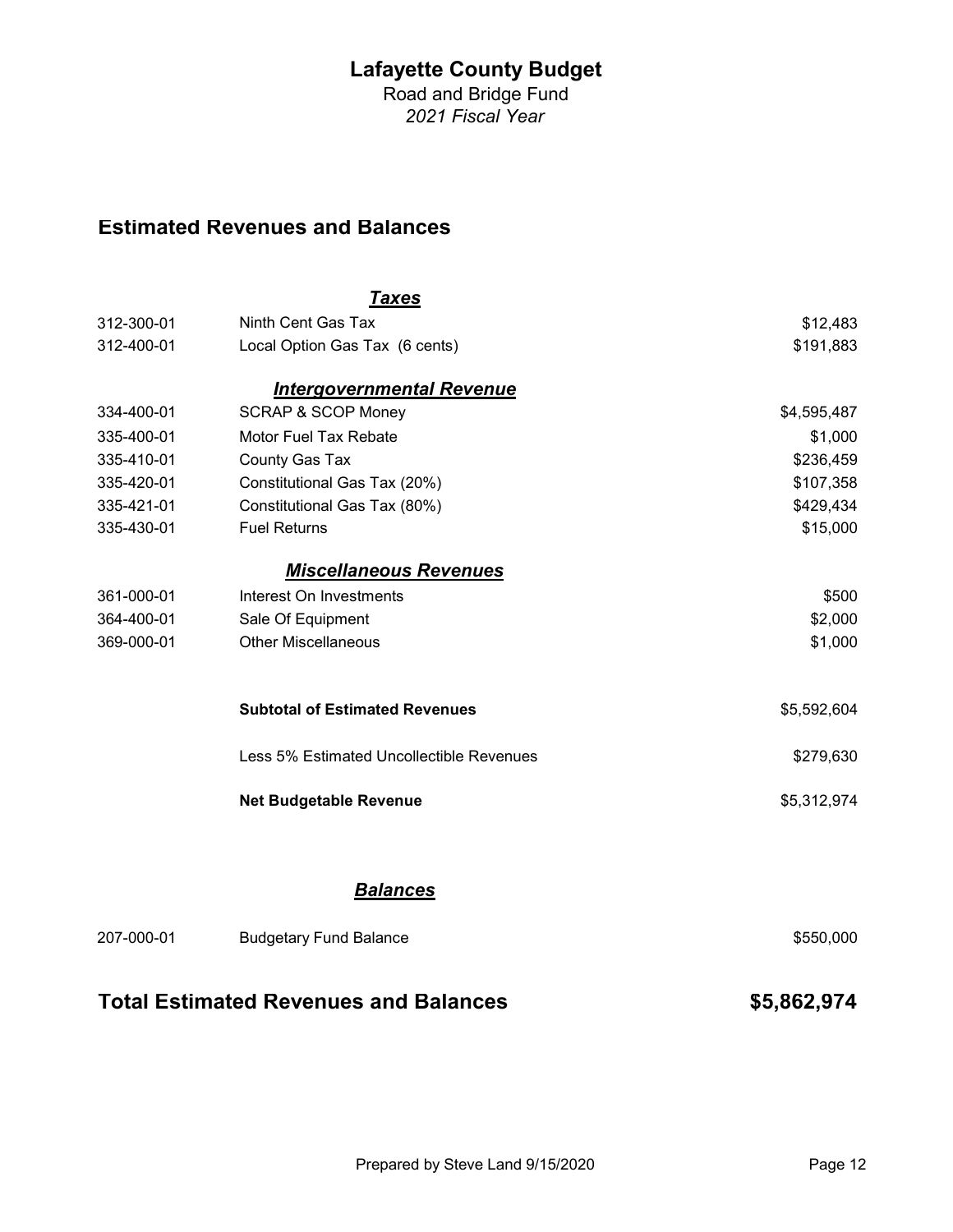Road and Bridge Fund 2021 Fiscal Year

# Estimated Expenditure Appropriations

### Regular Road Division

| 541-120-01 | <b>Salaries</b>                             | \$402,678   |
|------------|---------------------------------------------|-------------|
| 541-140-01 | Overtime Wages & Sick Leave                 | \$12,000    |
| 541-150-01 | Accounting & Bookkeeping Charges            | \$36,687    |
| 541-210-01 | F. I. C. A. Tax                             | \$31,723    |
| 541-220-01 | Retirement                                  | \$41,468    |
| 541-230-01 | Group Insurance                             | \$136,800   |
| 541-231-01 | Life Insurance                              | \$1,000     |
| 541-240-01 | <b>Worker's Compensation Premiums</b>       | \$18,212    |
| 541-250-01 | <b>Unemployment Compensation</b>            | \$1,500     |
| 541-410-01 | Communications                              | \$3,500     |
| 541-430-01 | <b>Utilities</b>                            | \$9,000     |
| 541-440-01 | Rental                                      | \$90,000    |
| 541-450-01 | Auto Insurance                              | \$10,000    |
| 541-451-01 | Liability Insurance                         | \$34,772    |
| 541-460-01 | Maintenance                                 | \$15,000    |
| 541-461-01 | Auto Maintenance                            | \$85,000    |
| 541-490-01 | Advertising & Miscellaneous                 | \$5,000     |
| 541-510-01 | <b>Office Supplies</b>                      | \$1,000     |
| 541-520-01 | <b>Operating Supplies</b>                   | \$1,000     |
| 541-521-01 | Fuel & Oil                                  | \$110,000   |
| 541-530-01 | <b>Materials</b>                            | \$70,000    |
| 541-640-01 | Equipment                                   | \$110,000   |
|            | <b>Secondary Road &amp; Bridge Division</b> |             |
| 542-460-01 | Maintenance                                 | \$1,500     |
| 542-520-01 | <b>Operating Supplies</b>                   | \$2,000     |
| 542-530-01 | <b>Materials</b>                            | \$25,000    |
| 542-630-01 | Construction                                | \$4,595,487 |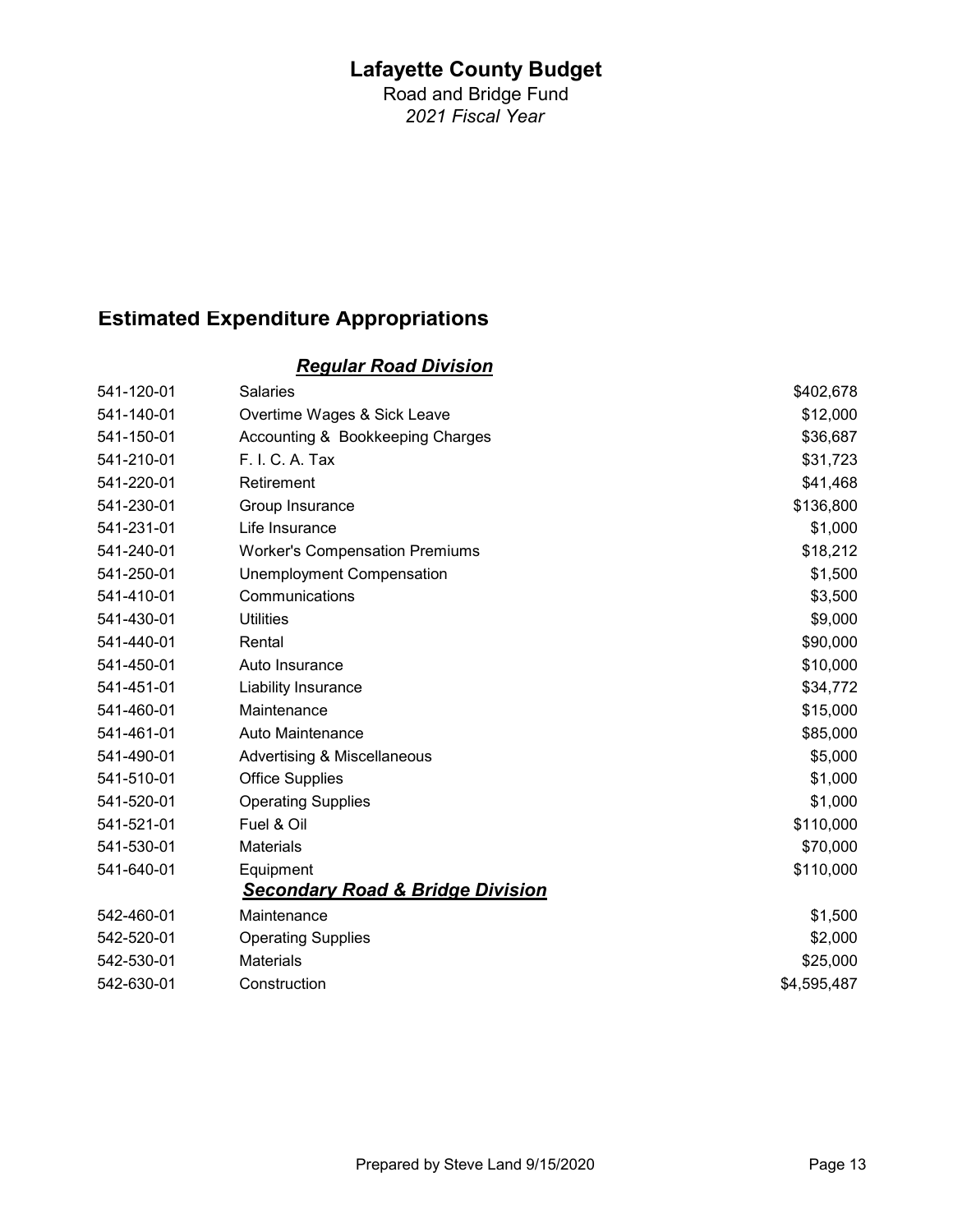Road and Bridge Fund 2021 Fiscal Year

| <b>Total Estimated Expenditure Appropriation</b> |                                                               | \$5,850,327 |
|--------------------------------------------------|---------------------------------------------------------------|-------------|
|                                                  | <b>Reserve</b>                                                |             |
| 247-001-01                                       | Reserve for Contingencies                                     | \$2,647     |
| 247-002-01                                       | Reserve for Cash Carry Forward                                | \$10,000    |
|                                                  | <b>Total Estimated Expenditure and Reserve Appropriations</b> | \$5,862,974 |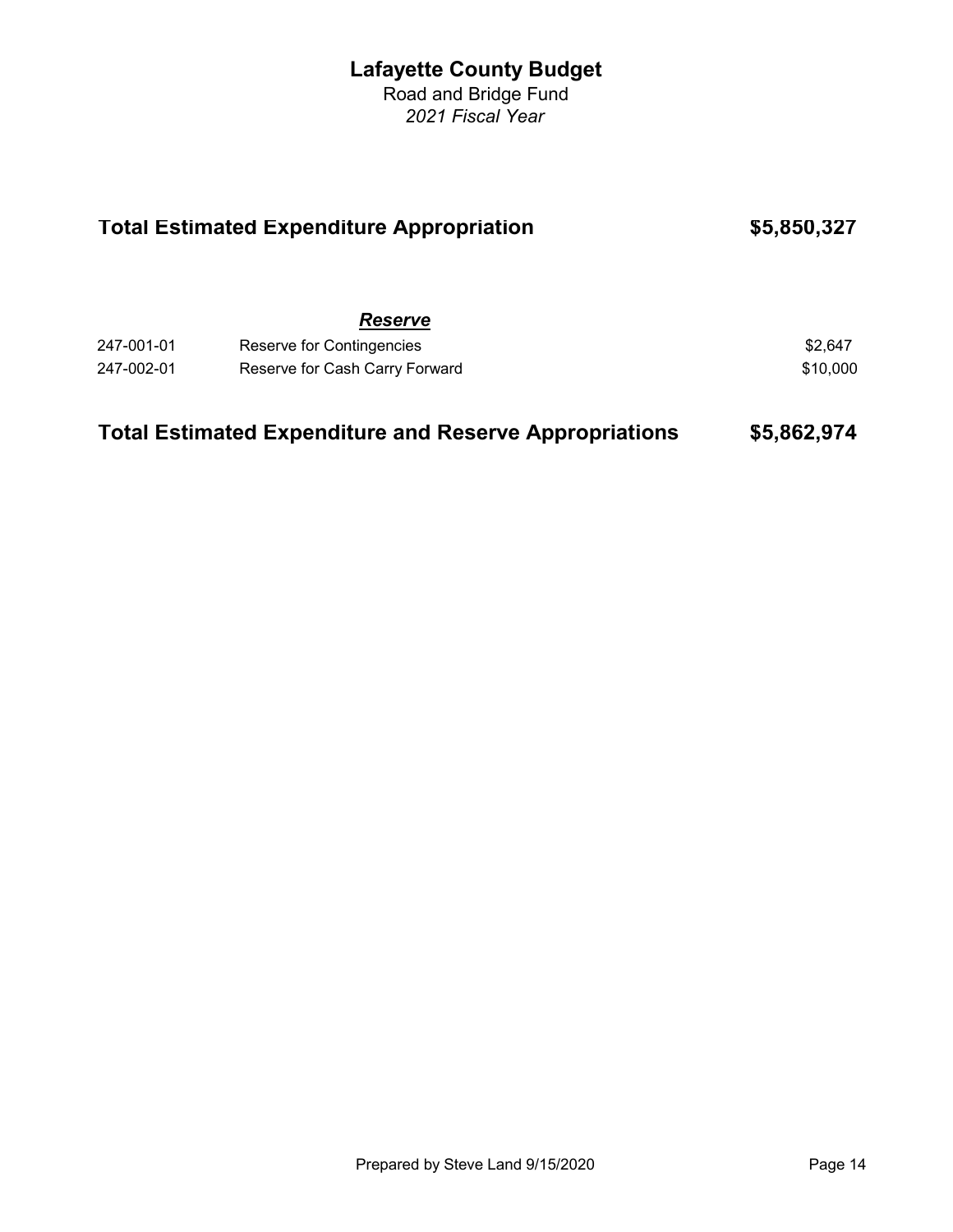Emergency Medical Services Fund 2021 Fiscal Year

Intergovernmental Revenue

### Estimated Revenues and Balances

| 334-100-02 | <b>State Emergency Medical Services Grant</b> | \$2,500   |
|------------|-----------------------------------------------|-----------|
|            | <b>Charges For Service</b>                    |           |
| 342-600-02 | <b>Charges for Services</b>                   | \$7,000   |
| 342-610-02 | Private Insurance                             | \$70,000  |
| 342-620-02 | Medicare                                      | \$75,000  |
| 342-630-02 | Mayo Correctional Institution                 | \$12,000  |
| 342-640-02 | Medicaid                                      | \$5,000   |
|            | <b>Miscellaneous Revenues</b>                 |           |
| 361-000-02 | Interest On Investments                       | \$1,000   |
| 363-100-02 | <b>Special Assessments</b>                    | \$350,000 |
| 369-000-02 | Miscellaneous                                 | \$1,000   |
| 381-000-02 | Transfer from Capital Projects Fund           | \$200,000 |
|            | <b>Subtotal Of Estimated Revenues</b>         | \$723,500 |
|            | Less 5% Estimated Uncollectible Revenue       | \$36,175  |
|            | <b>Net Budgetable Revenue</b>                 | \$687,325 |
|            |                                               |           |

## **Balances**

| 271-000-02 | <b>Budgetary Fund Balance</b> | \$143,939 |
|------------|-------------------------------|-----------|
|            |                               |           |

# Total Estimated Revenues And Balances **\$831,264**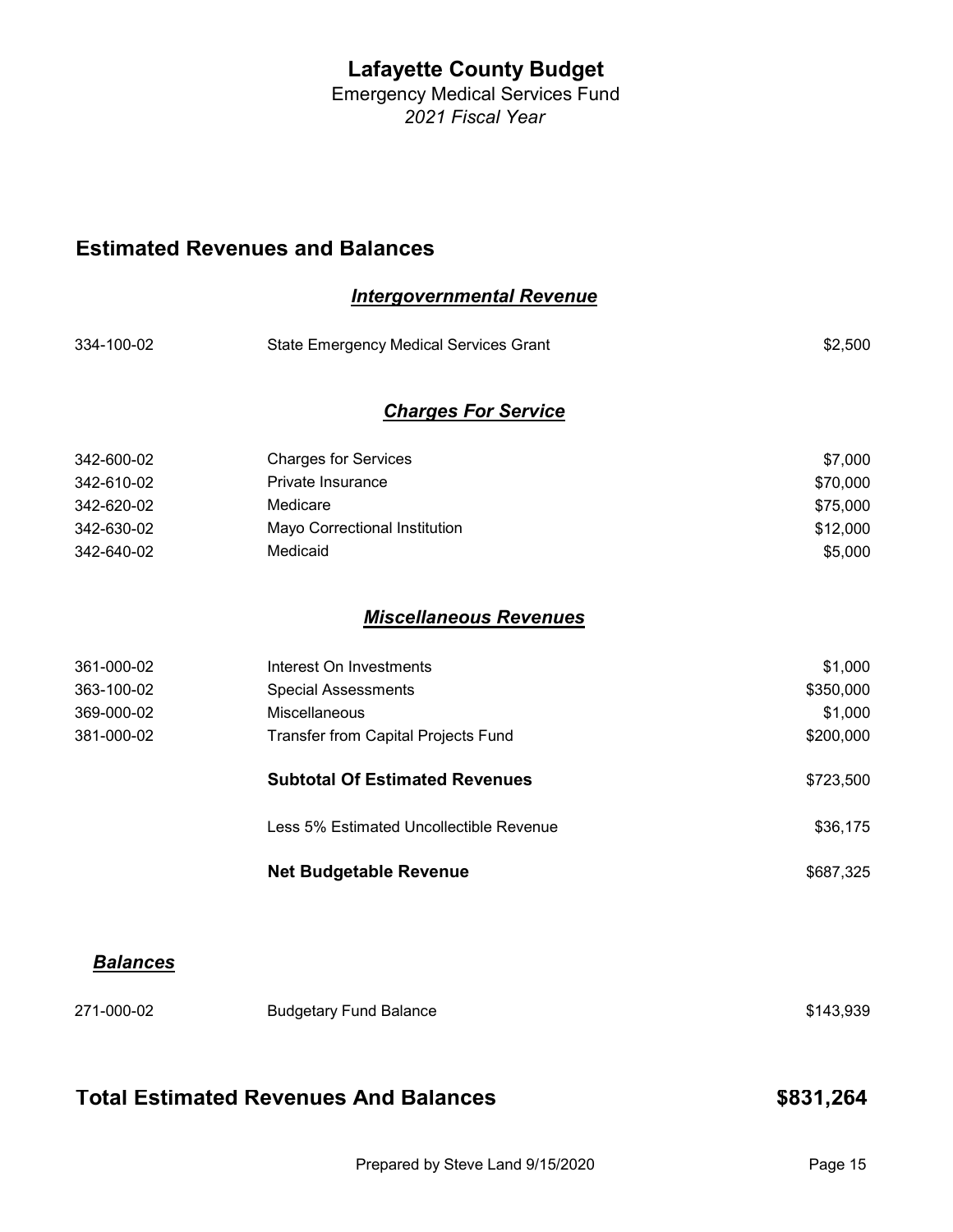Emergency Medical Services Fund 2021 Fiscal Year

## Estimated Expenditure and Reserve Appropriations

### **Expenditures**

| 526-120-02 | Salary                       | \$283,000 |
|------------|------------------------------|-----------|
| 526-140-02 | Overtime Wages               | \$132,000 |
| 526-210-02 | F. I. C. A. Tax              | \$31,748  |
| 526-220-02 | Retirement                   | \$101,468 |
| 526-230-02 | Group Insurance              | \$79,800  |
| 526-231-02 | Life Insurance               | \$500     |
| 526-240-02 | Workmans Comp.               | \$8,479   |
| 526-310-02 | <b>Professional Services</b> | \$17,000  |
| 526-340-02 | Accounting & Bookeeping      | \$20,782  |
| 526-400-02 | Travel                       | \$1,000   |
| 526-410-02 | Communications               | \$8,500   |
| 526-430-02 | <b>Utilities</b>             | \$6,500   |
| 526-450-02 | Other Insurance              | \$2,330   |
| 526-460-02 | Maintenance/Operation        | \$7,000   |
| 526-461-02 | Auto Maintenance             | \$12,000  |
| 526-490-02 | Miscellaneous                | \$5,500   |
| 526-510-02 | <b>Office Supplies</b>       | \$1,000   |
| 526-520-02 | <b>Operating Supplies</b>    | \$50,000  |
| 526-521-02 | Fuel & Oil                   | \$17,500  |
| 526-540-02 | Dues and Memberships         | \$2,000   |
| 526-640-02 | Equipment                    | \$10,000  |
|            |                              |           |

#### Total Expenditures \$798,107

#### **Reserves**

| 247-001-02 | Reserve For Contingencies      | \$13,157 |
|------------|--------------------------------|----------|
| 247-002-02 | Reserve For Cash Carry Forward | \$20,000 |

## Total Estimated Expenditure and Reserve Appropriations \$831,264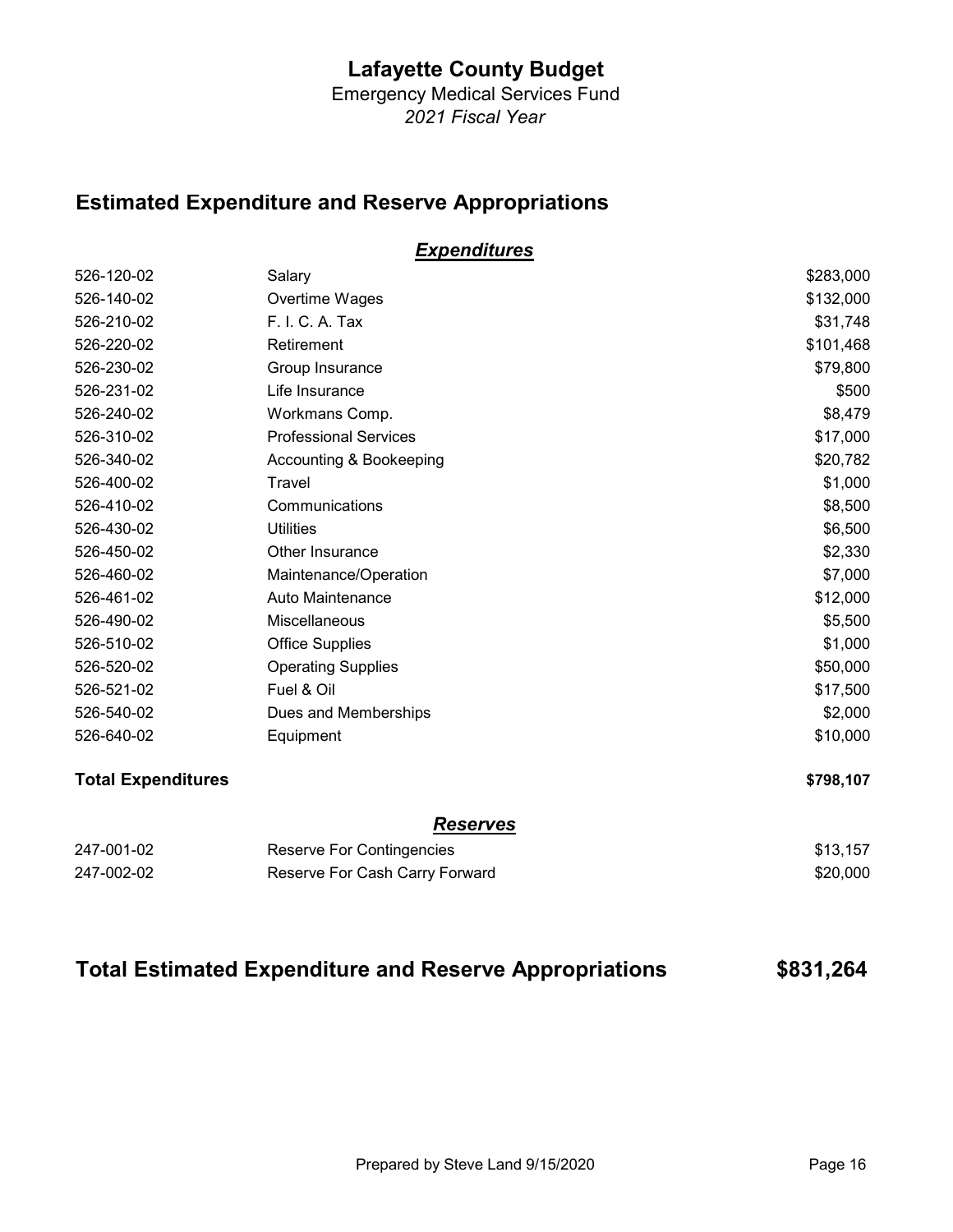Criminal Justice Education Fund 2021 Fiscal Year

## Estimated Revenues And Balances

#### Revenues

| 351-100 | Additional Court Cost Educational Surcharge | \$1,000  |
|---------|---------------------------------------------|----------|
| 361-000 | Interest on Investments                     | \$50     |
|         | <b>Sub-Total Estimated Revenues</b>         | \$1,050  |
|         | Less 5% Uncollectible Revenue               | \$53     |
|         | <b>Net Budgetable Revenue</b>               | \$998    |
|         | <b>Balances</b>                             |          |
| 271-000 | <b>Fund Balance</b>                         | \$13,000 |

## Total Estimated Revenues and Balances **\$13,998**

### Estimated Expenditure and Reserve Appropriations

#### **Expenditures**

| 521-310 | Law Enforcement Officers Educational Expense | \$5,000 |
|---------|----------------------------------------------|---------|
|         | <b>Reserve Appropriations</b>                |         |
| 247-000 | <b>Reserve For Contingencies</b>             | \$8,998 |

# Total Estimated Expenditure and Reserve Appropriations \$13,998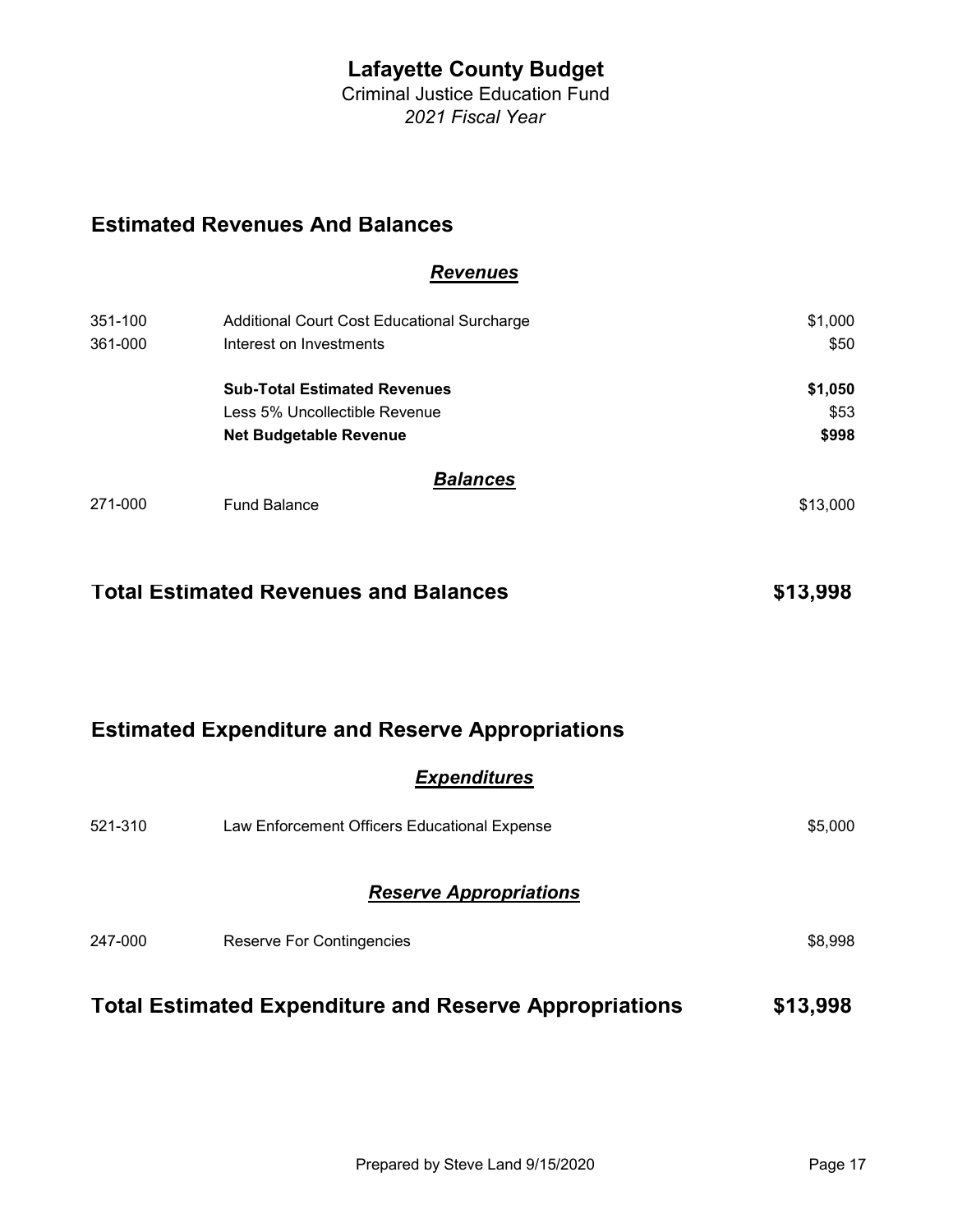Courthouse Renovation 2021 Fiscal Year

# Estimated Revenues and Balances

|         | Taxes                                        |             |
|---------|----------------------------------------------|-------------|
| 312-600 | Local Option Sales Tax                       | \$375,000   |
|         | <b>Miscellaneous Revenue</b>                 |             |
| 361-000 | Interest                                     | \$500       |
|         | <b>Subtotal of Estimated Revenues</b>        | \$375,500   |
|         | Less 5% Estimated Uncollectible Revenues     | \$18,775    |
|         | <b>Net Budgetable Revenue</b>                | \$356,725   |
|         | <b>Balances</b>                              |             |
| 271-000 | <b>Budgetary Fund Balance</b>                | \$1,721,617 |
|         | <b>Total Estimated Revenues and Balances</b> | \$2,078,342 |

## Estimated Expenditure and Reserve Appropriations

|         | <b>Expenses</b>                        |             |
|---------|----------------------------------------|-------------|
| 519-460 | <b>Building Maintenance/Renovation</b> | \$650,000   |
| 519-640 | <b>New Construction</b>                | \$25,000    |
| 519-730 | <b>Professional Services</b>           | \$2,500     |
|         | <b>Reserves</b>                        |             |
| 247-010 | <b>Reserve For Contingencies</b>       | \$1,400,842 |

## Total Estimated Expenditure and Reserve Appropriations \$2,078,342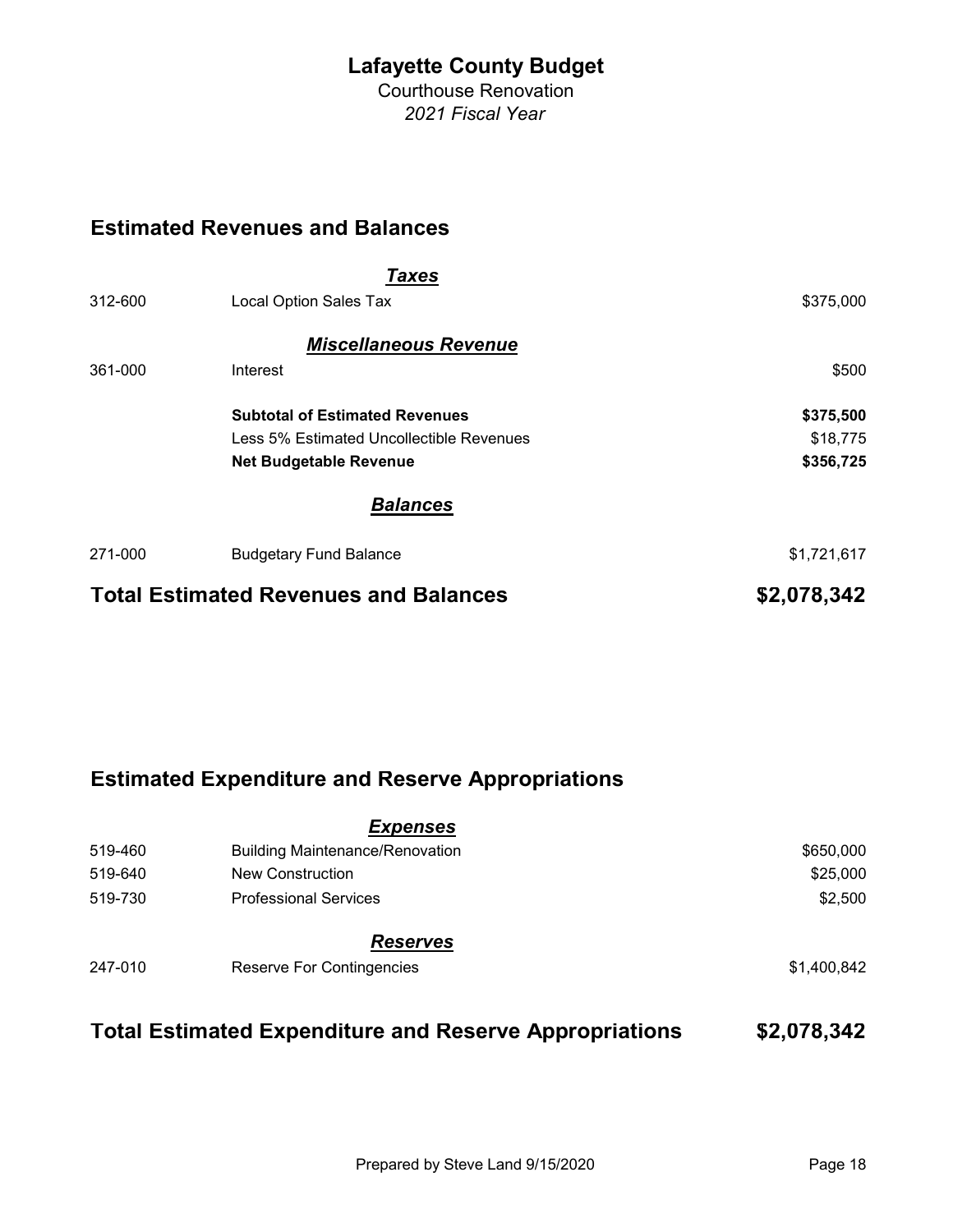Solid Waste Fund 2021 Fiscal Year

## Estimated Revenues and Balances

#### Intergovernmental Revenue

| 334-341-03                                   | <b>Small County Grant</b>               | \$93,750  |
|----------------------------------------------|-----------------------------------------|-----------|
|                                              | <b>Charges For Service</b>              |           |
| 343-400-03                                   | Charges for C/D material                | \$10,000  |
| 343-410-03                                   | <b>Commercial Accounts</b>              | \$81,000  |
| 343-420-03                                   | <b>MCI Contract</b>                     | \$25,200  |
| 343-430-03                                   | Recycling                               | \$5,000   |
|                                              | <b>Miscellaneous Revenue</b>            |           |
| 361-000-03                                   | Interest On Investments                 | \$1,000   |
| 363-100-03                                   | <b>Special Assessment</b>               | \$110,000 |
| 364-000-03                                   | Sale of Equipment                       | \$5,000   |
| 369-000-03                                   | Miscellaneous                           | \$1,000   |
| 381-300-03                                   | Transfer from Capital Projects Fund     | \$50,000  |
|                                              | <b>Subtotal Of Estimated Revenues</b>   | \$381,950 |
|                                              | Less 5% Estimated Uncollectible Revenue | \$19,098  |
|                                              | <b>Net Budgetable Revenue</b>           | \$362,853 |
|                                              | <b>Balances</b>                         |           |
| 271-000-03                                   | <b>Budgetary Fund Balance</b>           | \$69,063  |
| <b>Total Estimated Revenues and Balances</b> |                                         | \$431,916 |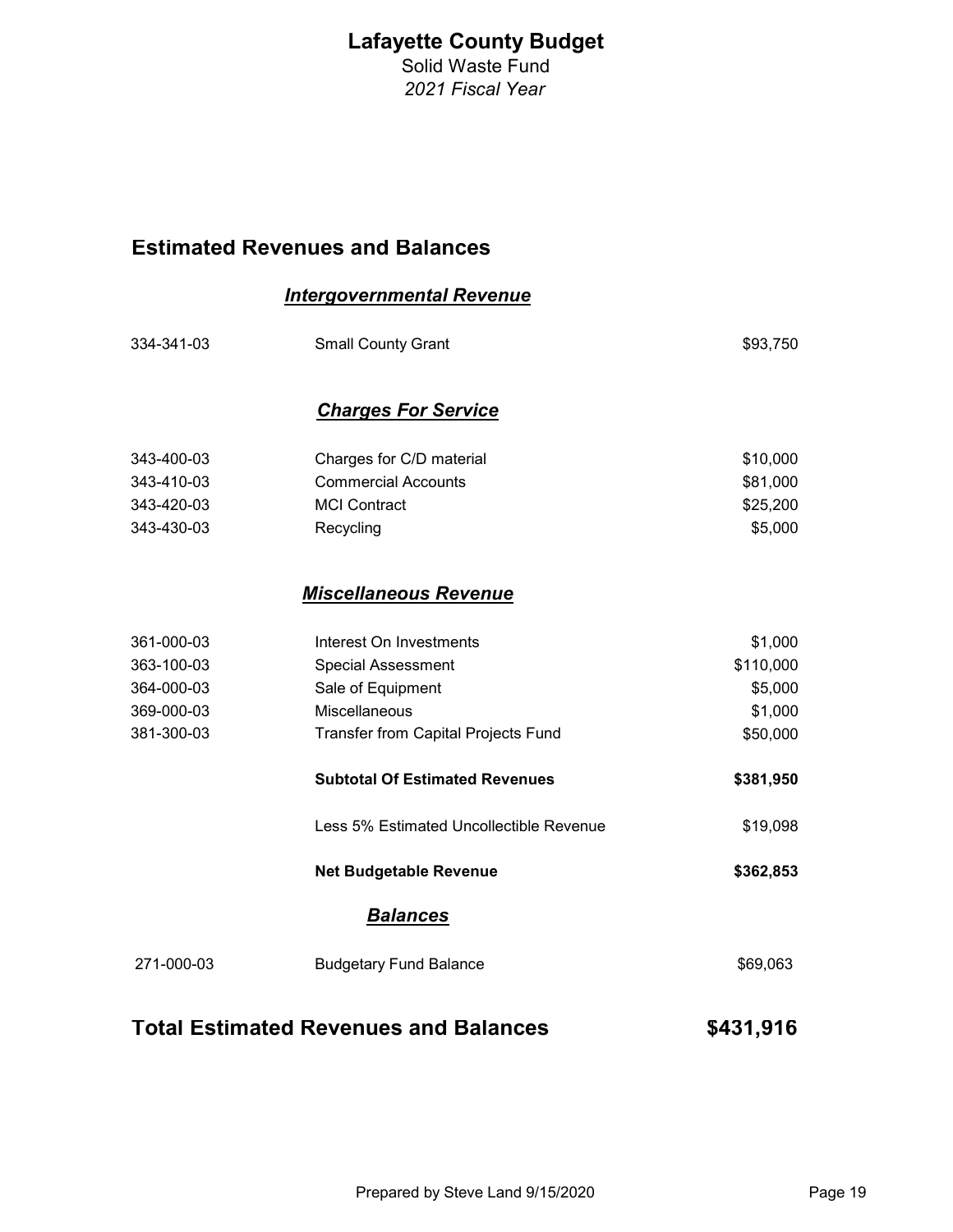Solid Waste Fund 2021 Fiscal Year

### Estimated Expenditures

| 534-120-03 | <b>Salaries</b>                              | \$101,194 |
|------------|----------------------------------------------|-----------|
| 534-140-03 | Overtime                                     | \$4,100   |
| 534-210-03 | F. I. C. A. Tax                              | \$8,055   |
| 534-220-03 | Retirement                                   | \$10,529  |
| 534-230-03 | Group Insurance                              | \$14,250  |
| 534-231-03 | Life Insurance                               | \$400     |
| 534-240-03 | Workmans comp.                               | \$2,212   |
| 534-310-03 | <b>Professional Services</b>                 | \$7,500   |
| 534-340-03 | Collection, Bookkeeping, Payroll, etc. costs | \$10,798  |
| 534-410-03 | Communications                               | \$3,000   |
| 534-430-03 | <b>Utilities</b>                             | \$5,000   |
| 534-440-03 | <b>Tipping Fee</b>                           | \$120,000 |
| 534-441-03 | <b>Waste Tire Contract</b>                   | \$8,000   |
| 534-442-03 | <b>Construction Debris Removal</b>           | \$22,500  |
| 534-450-03 | Auto Insurance                               | \$1,661   |
| 534-460-03 | Maintenance                                  | \$2,500   |
| 534-461-03 | Auto Maintenance                             | \$30,000  |
| 534-490-03 | Miscellaneous                                | \$3,000   |
| 534-491-03 | <b>Recycling Grant</b>                       | \$3,000   |
| 534-510-03 | <b>Office Supplies</b>                       | \$500     |
| 534-520-03 | <b>Operating Supplies</b>                    | \$1,000   |
| 534-521-03 | Fuel & Oil                                   | \$35,000  |
| 534-640-03 | Equipment                                    | \$35,000  |
|            | <b>Total Estimated Expenditure</b>           | \$429,199 |
|            | <b>Reserves</b>                              |           |

| 247-000 | Reserve For Contingencies      | \$1.217 |
|---------|--------------------------------|---------|
| 248-000 | Reserve For Cash Carry Forward | \$1,500 |

| <b>Total Estimated Expenditures and Reserves</b> | \$431,916 |
|--------------------------------------------------|-----------|
|--------------------------------------------------|-----------|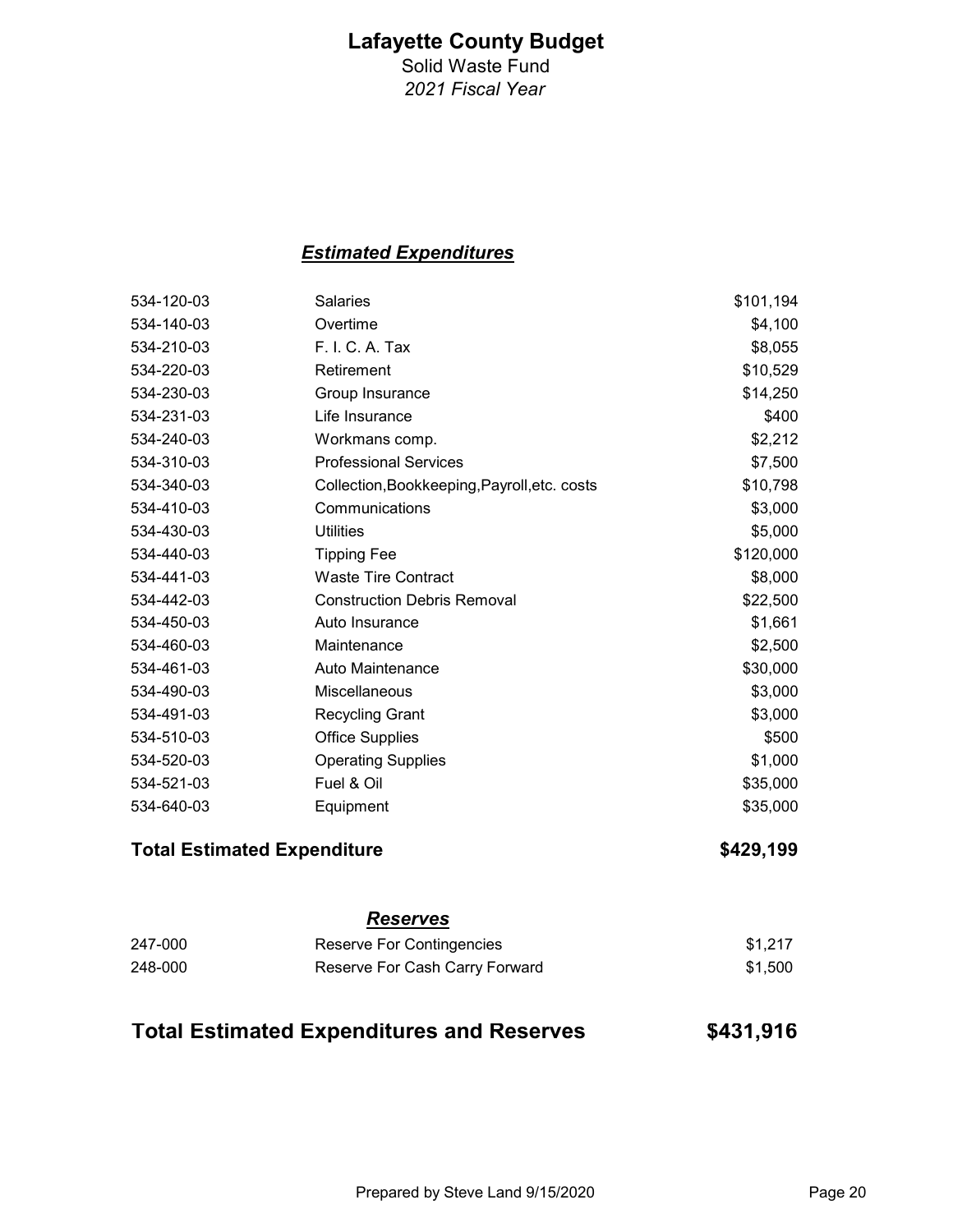Affordable Housing Trust Fund 2021 Fiscal Year

Revenues

### Estimated Revenues and Balances

| 335-500<br>361-000 | <b>SHIP Monies</b><br>Interest                                                    | \$350,000<br>\$500    |
|--------------------|-----------------------------------------------------------------------------------|-----------------------|
| 345-200            | Release of Lien                                                                   | \$10,000              |
|                    | <b>Subtotal of Estimated Revenues</b><br>Less 5% Estimated Uncollectible Revenues | \$360,500<br>\$18,025 |
|                    | <b>Net Budgetable Revenue</b>                                                     | \$342,475             |
|                    | <b>Balances</b>                                                                   |                       |
| 271-000            | <b>Budgetary Fund Balance</b>                                                     | \$125,000             |
|                    | <b>Total Estimated Revenues and Balances</b>                                      | \$467,475             |

### Estimated Expenditure and Reserve Appropriations

### **Expenditures**

| 554-340 | Suwannee River Economic Council | \$21,000  |
|---------|---------------------------------|-----------|
| 554-310 | Affordable Housing Grants       | \$375,000 |
| 554-910 | Interfund Transfer Out          | \$15,000  |

#### **Reserves**

| Reserve For Contingencies      | \$46.475 |
|--------------------------------|----------|
| Reserve For Cash Carry Forward | \$10.000 |

### Total Estimated Expenditure and Reserve Appropriations \$467,475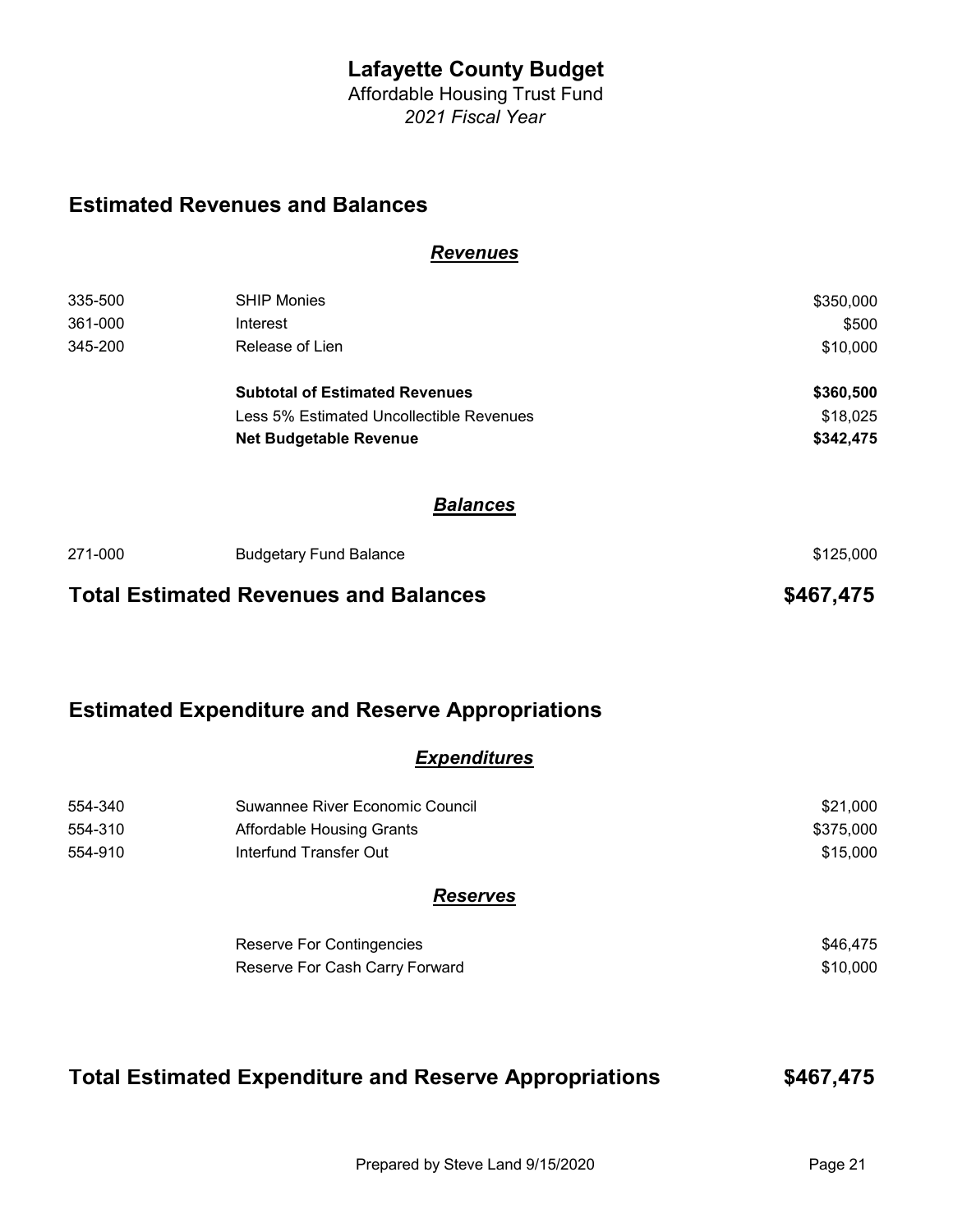Grants Fund 2021 Fiscal Year

## Estimated Revenues and Balances

#### **Revenues**

| 334-700                                      | State Historical Preservation Grant         | \$650,000 |
|----------------------------------------------|---------------------------------------------|-----------|
| 381-100                                      | Transfer from Courthouse Renovation Reserve | \$100,000 |
|                                              | <b>Subtotal of Estimated Revenues</b>       | \$750,000 |
|                                              | Less 5% Estimated Uncollectible Revenues    | \$37,500  |
|                                              | <b>Net Budgetable Revenue</b>               | \$712,500 |
|                                              | <b>Balances</b>                             |           |
| 271-000                                      | <b>Budgetary Fund Balance</b>               | \$100,000 |
| <b>Total Estimated Revenues and Balances</b> |                                             | \$812,500 |

## Estimated Expenditure and Reserve Appropriations

### **Expenditures**

| 526-310 | <b>Professional Services</b>                                  | \$40,000  |
|---------|---------------------------------------------------------------|-----------|
| 526-620 | Construction                                                  | \$750,000 |
| 526-640 | Equipment                                                     | \$3,000   |
|         | <b>Balances</b>                                               |           |
|         | Reserve for Cash Carry Forward                                | \$19,500  |
|         | <b>Total Estimated Expenditure and Reserve Appropriations</b> | \$812,500 |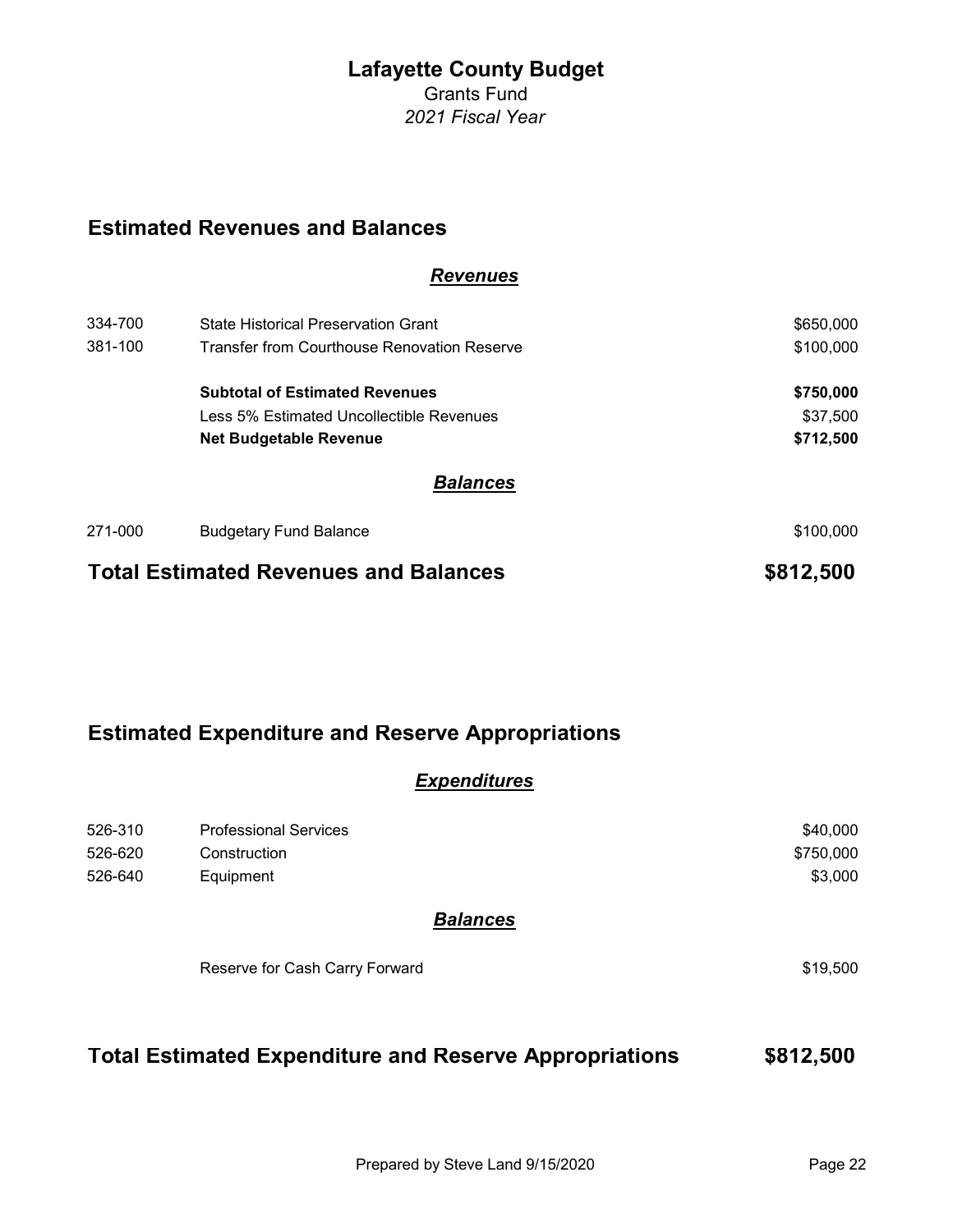Grants Fund 2021 Fiscal Year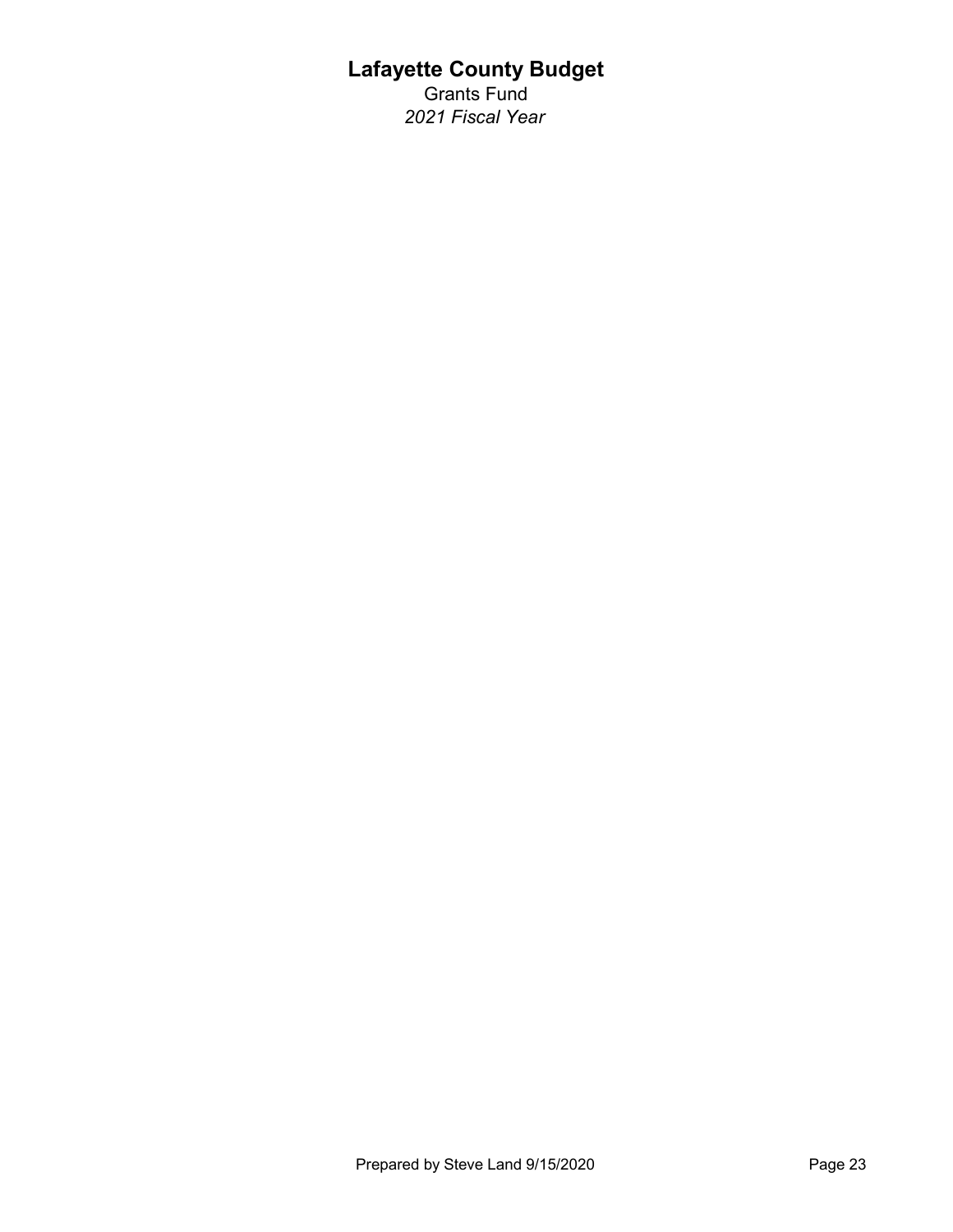Emergency 911 Fund 2021 Fiscal Year

## Estimated Revenues

### Intergovernmental Revenue

| 314-200 | <b>Monthly Surcharge</b>                | \$11,000  |
|---------|-----------------------------------------|-----------|
| 314-210 | Monthly Surcharge(Mobile)               | \$12,000  |
| 314-220 | Mobile Fee Supplemental Disbursement    | \$80,000  |
| 314-230 | E911 Board Special Disbursement         | \$500     |
| 314-240 | Prepaid Wireless Disbursement           | \$3,500   |
| 334-200 | 911 Grant                               | \$50,000  |
|         | <b>Court Related Revenue</b>            |           |
| 348-500 | <b>Traffic Surcharge</b>                | \$2,000   |
|         | <b>Miscellaneous Revenue</b>            |           |
| 361-000 | Interest                                | \$500     |
| 369-000 | Miscellaneous                           | \$1,000   |
| 381-000 | Transfer from Capital Projects Fund     | \$220,000 |
|         | <b>Subtotal of Estimated Revenues</b>   | \$380,500 |
|         | Less 5% Estimated Uncollectible Revenue | \$19,025  |
|         | <b>Net Budgetible Revenue</b>           | \$361,475 |
|         | <b>Balances</b>                         |           |
| 271-000 | <b>Budgetary Fund Balance</b>           | \$39,921  |
|         |                                         |           |

# Total Estimated Revenues and Balances **\$401,396**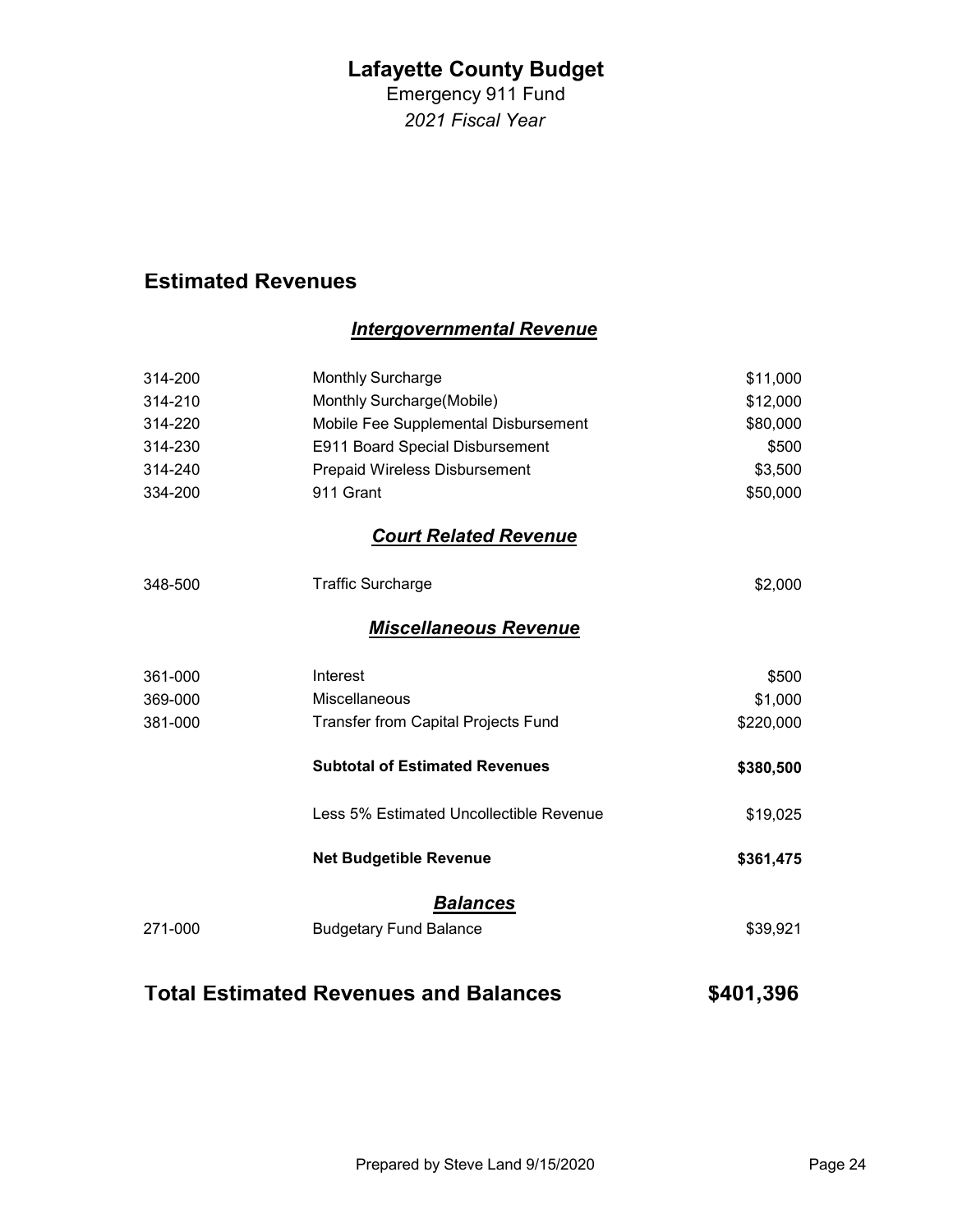Emergency 911 Fund 2021 Fiscal Year

# Estimated Expenditures and Reserves

|                           | <b>Expenditures</b>          |           |
|---------------------------|------------------------------|-----------|
| 526-310                   | <b>Professional Services</b> | \$50,000  |
| 526-400                   | Travel & Per Diem            | \$500     |
| 526-410                   | Communications               | \$17,500  |
| 526-520                   | <b>Operating Supplies</b>    | \$1,000   |
| 526-640                   | Equipment                    | \$2,000   |
| 526-810                   | Sheriff dispatchers          | \$322,111 |
| <b>Total Expenditures</b> |                              | \$393,111 |
|                           | <b>Reserves</b>              |           |
| 247.01                    | Reserve for Contingencies    | \$8,285   |
|                           |                              |           |

| \$401,396<br><b>Total Estimated Expenditures and Reserves</b> |  |
|---------------------------------------------------------------|--|
|---------------------------------------------------------------|--|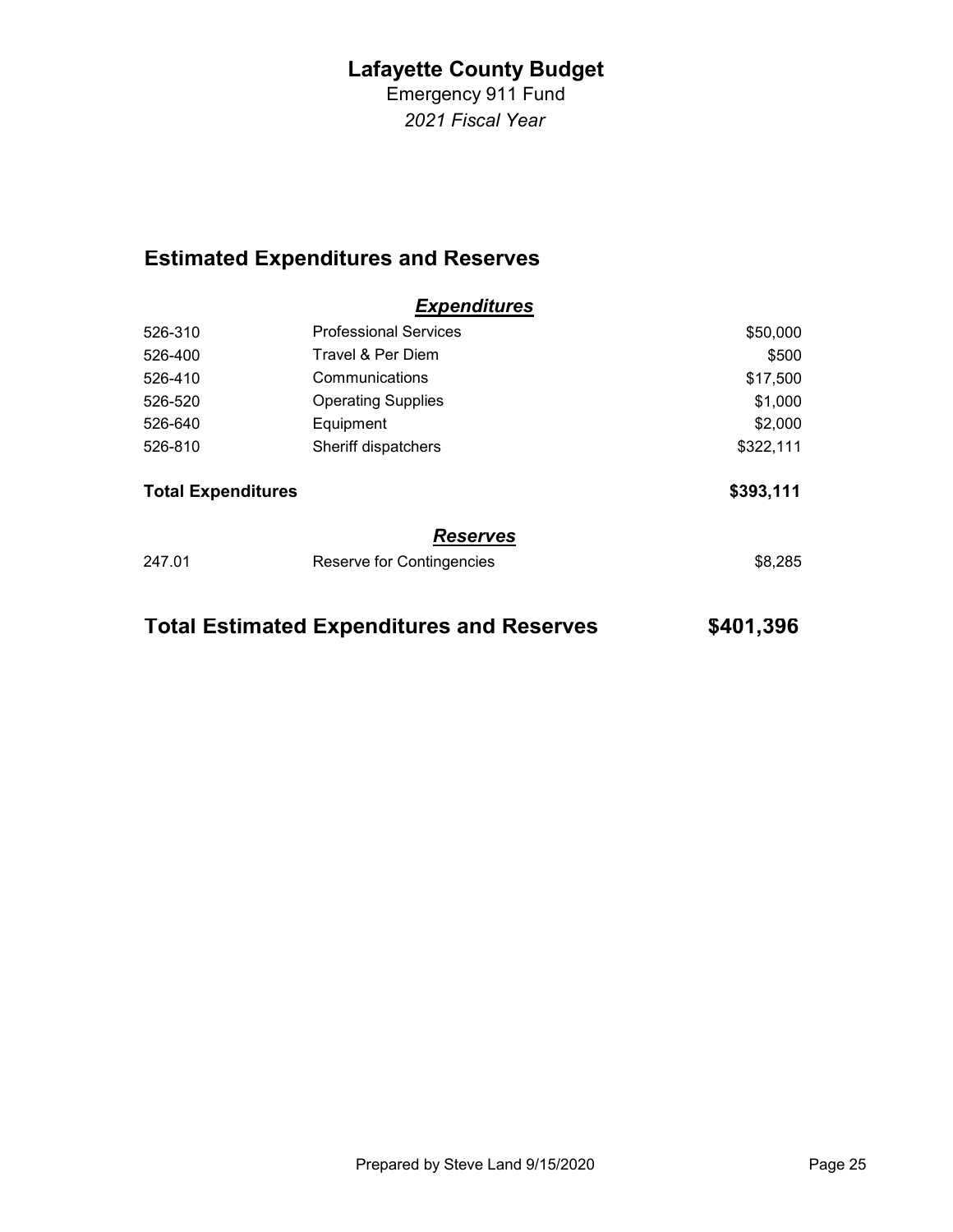Industrial Park Fund 2021 Fiscal Year

### Estimated Revenues and Balances

#### **Revenues**

| 345-900 | Rent                                     | \$53,800  |
|---------|------------------------------------------|-----------|
| 361-000 | Interest                                 | \$500     |
|         | <b>Subtotal of Estimated Revenues</b>    | \$54,300  |
|         | Less 5% Estimated Uncollectible Revenues | \$2,715   |
|         | <b>Net Budgetable Revenue</b>            | \$51,585  |
|         | <b>Balances</b>                          |           |
| 271-000 | <b>Budgetary Fund Balance</b>            | \$180,971 |
|         |                                          |           |

## Total Estimated Revenues and Balances **\$232,556** \$232,556

### Estimated Expenditure and Reserve Appropriations

|         | <b>Estimated Expenditures</b>       |           |
|---------|-------------------------------------|-----------|
| 552-310 | <b>Professional Services</b>        | \$25,000  |
| 552-430 | <b>Utilities</b>                    | \$1,500   |
| 552-450 | Other Insurance                     | \$10,000  |
| 552-460 | Maintenance                         | \$50,000  |
| 552-520 | <b>Operating Supplies</b>           | \$2,000   |
| 552-550 | Sales Tax                           | \$3,766   |
| 552-620 | Construction                        | \$75,000  |
|         | <b>Total Estimated Expenditures</b> | \$167,266 |
|         | <b>Reserves</b>                     |           |
| 247-000 | Reserve for Contingencies           | \$65,290  |
|         |                                     |           |